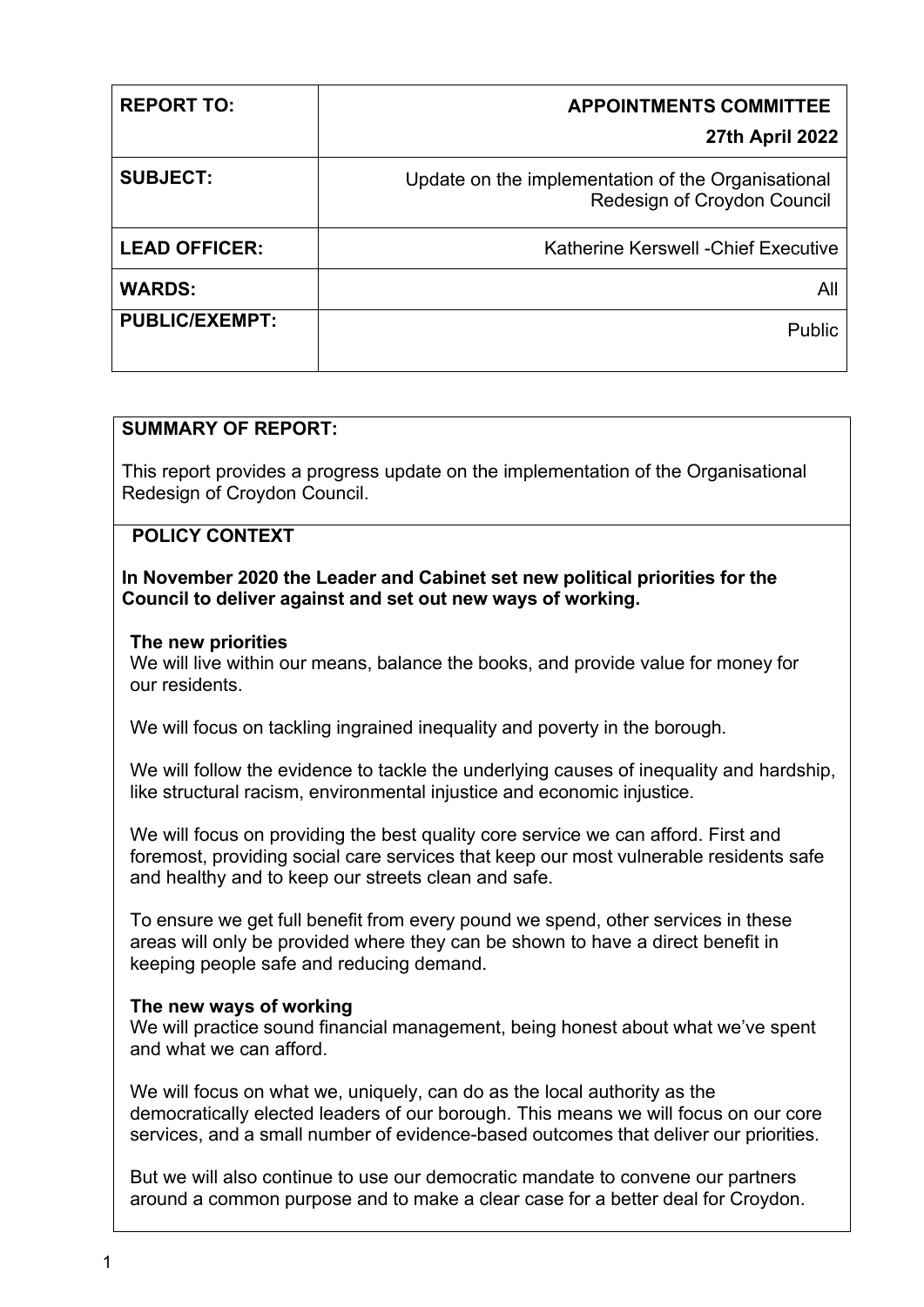We will aim to become a much more transparent, open and honest Council.

We will involve residents in our decision making. But we will also need to be clear with residents about what we can do, and what we can't.

When we have to say no, we will do so with compassion and take the time to explain our decisions.

### **FINANCIAL IMPACT:**

This report provides a progress update on the implementation of the Organisational Redesign of Croydon Council and has no immediate or direct financial implications.

The Council has managed to reduce budgets by £540k within the General Fund from the permanent senior managers restructure.

### **1. RECOMMENDATIONS: Members are recommended to**

1.1 Note the report and the updates on the implementation of the Council's Organisational Redesign as originally set out in the report to the Appointments Committee on 23 June 2021 *(appendix A).*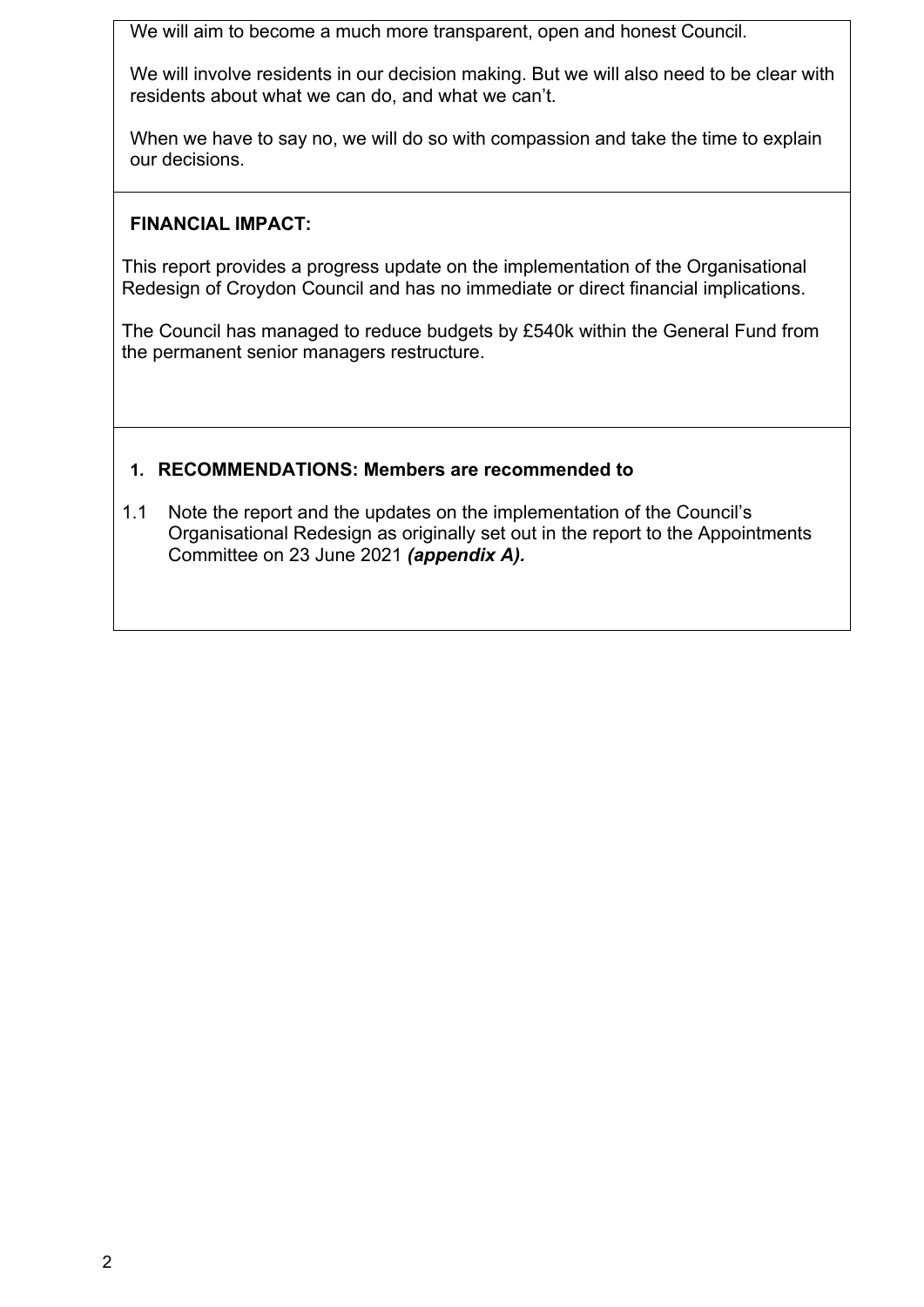# **2. EXECUTIVE SUMMARY**

- 2.1 The purpose of this report is to provide members with a progress update on the implementation of the new organisational design and reporting structure for the three most senior management tiers at Croydon Council and the creation of 6 directorates, as set out in the report to the Appointments Committee on 23 June 2021 *(appendix A)*
- 2.2 Responding to the delivery of the Croydon Renewal Plan, the new organisational design is ensuring the Council can deliver more effectively on its business strategy, address the significant service quality improvements, and make workplace culture changes required by having a focused and adequately resourced management capacity and ensuring a more consistent, corporate and effective internal control system.



- 2.3 The new organisational design introduced additional roles for some senior managers and other staff to develop more professional oversight in key business areas across the Council giving rise to role enrichment and development opportunities.
- 2.4 An Organisational Redesign Transition Plan was developed for the Council to move to the new ways of working with effect from 1<sup>st</sup> November 2021. The updated version of this plan can be found in *appendix B*.
- 2.5 The key areas of update in this report are:
	- 2.5.1 Principles of the New Design
	- 2.5.2 Operating Design of Croydon Council
	- 2.5.3 The new Directorates
	- 2.5.4 Corporate Management Team
	- 2.5.5 New vocabulary
	- 2.5.6 Heads of Profession update
	- 2.5.7 Special projects
	- 2.5.8 Internal Control Boards
	- 2.5.9 Priorities going forward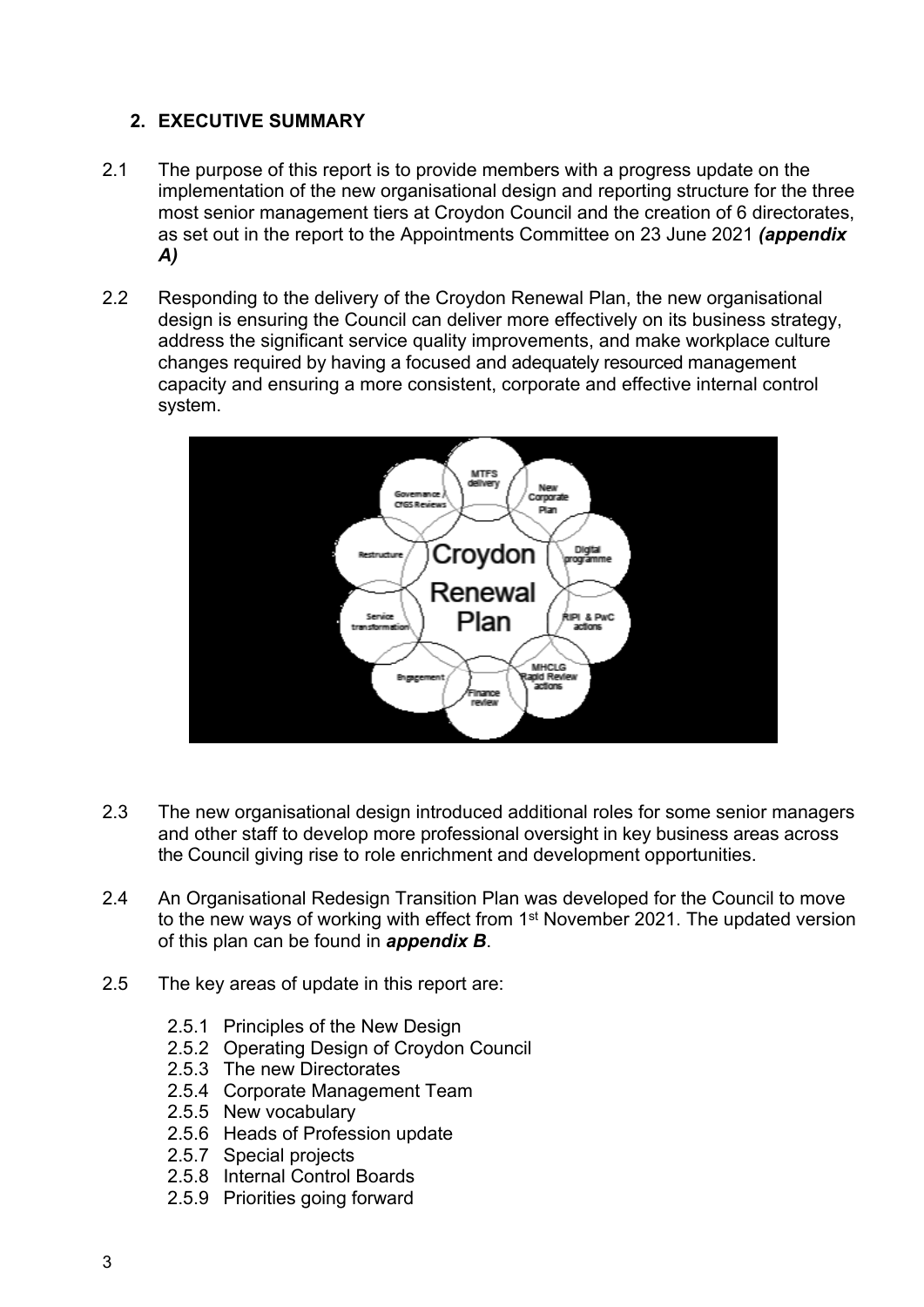### **3. PRINCIPLES OF THE NEW DESIGN**

- 3.1 The 25th November 2020 Cabinet report "Croydon Renewal Plan and the Croydon Renewal Improvement Board" noted in its recommendations the replacement of the Council's Corporate Plan with a set of the new administration's Priorities and Ways of Working.
- 3.2 The approved new priorities and Ways of Working remain an essential part of the working principles underpinning the Council approach to business.
- 3.3 The Croydon Renewal Plan was created at a time of significant challenge for the organisation, since then our awareness, understanding and approach has matured significantly in the first year of delivery.
- 3.4 Over the past year we have delivered substantial elements of many of the programmes within the Croydon Renewal Plan. As a result, we are now refreshing the Croydon Renewal Plan to reflect our present position and the vision for the immediate future.
- 3.5 New corporate and directorate priorities have been put in place and agreed with CMT to create a stronger framework for our updated renewal plan.
- 3.6 The revised Renewal Plan and new priorities are informing our service planning approach. Heads of Service are currently working with their teams to ensure that we have Service Plans in place for 2022/23. These will in turn inform team and individual objective setting and corporate performance reporting.



# **4. OPERATING DESIGN OF CROYDON COUNCIL**

- 4.1 *Appendix C* contains the new reporting structure which went live on 01 November 2021. This saw the change of the Executive Leadership Team (ELT) to the Corporate Management Team (CMT) with 7 members across 6 directorates.
- 4.2 Croydon's Senior Leadership Team recruitment campaign commenced in October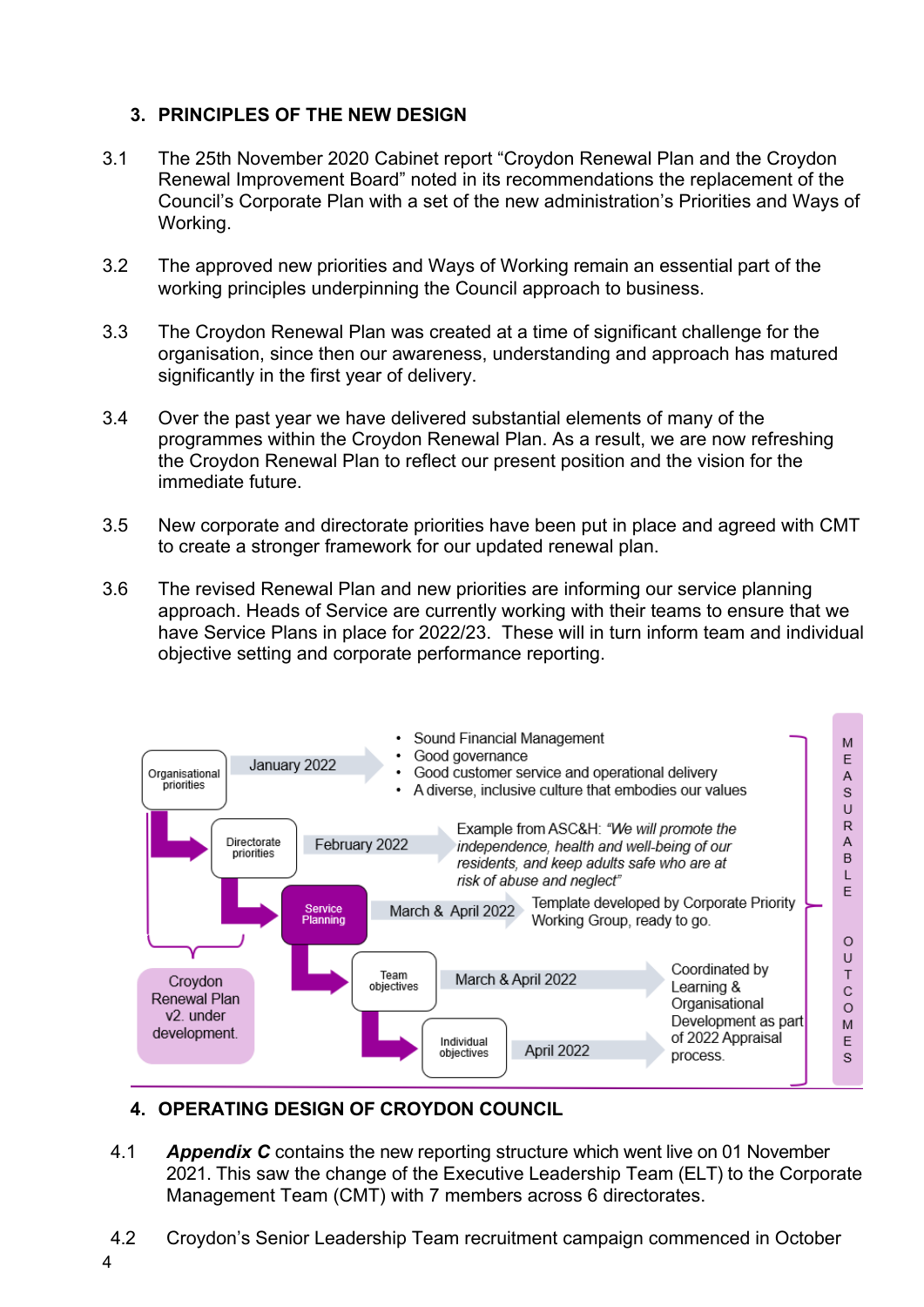2021 following a competitive tender process which appointed Penna as the Council's executive search agent.

- 4.3 The campaign was intentionally aligned with the Council's value to promote Equality, Diversity & Inclusion (EDI), with Penna's Lead for Diversity and Inclusion working on the roles to deliver best practice approaches and to ensure all areas of the recruitment programme were supportive of EDI. For further detail, please see separate report on today's (27<sup>th</sup> April 2022) Appointments Committee agenda on the Senior Leadership Recruitment Campaign 2021/22. This report provides a review of the methodology and work undertaken to ensure a diverse and inclusive, high calibre recruitment campaign outcome. The appendix to this report provides full diversity breakdown across all roles and stages of the recruitment process.
- 4.4 Working in partnership with Penna appointments to the to the following roles have been made:

| <b>Job Title</b>                                                                                        | <b>Name</b>               | Date effective from      |
|---------------------------------------------------------------------------------------------------------|---------------------------|--------------------------|
| <b>Corporate Director of Adult</b><br>Social Care & Health<br>(DASS)                                    | <b>Annette McPartland</b> | 19 January 2022          |
| <b>Corporate Director</b><br>Resources (S151 Officer)                                                   | <b>Jane West</b>          | 03 March 2022            |
| <b>Corporate Director Housing</b>                                                                       | Susmita Sen               | 18 May 2022              |
| <b>Corporate Director</b><br>Sustainable Communities,<br><b>Regeneration &amp; Economic</b><br>Recovery | Nick Hibberd              | 11 April 2022            |
| <b>Chief People Officer</b>                                                                             | Dean Shoesmith            | 01 February 2022         |
| <b>Director of Commercial</b><br>Investment                                                             | <b>Peter Mitchell</b>     | 01 March 2022            |
| Director of Legal Services                                                                              | Stephen Lawrence-         | 01 July 2022 (Subject to |
| (Monitoring Officer)                                                                                    | Orumwense                 | employment checks)       |

- 4.5 Croydon Council has successfully appointed permanent members of staff to all senior leadership roles with the exception of:
	- Corporate Director Children, Young People & Education (DCS)
	- Director of Finance (Deputy 151 Officer)
- 4.6 In the case of the Corporate Director Children, Young People & Education (DCS), it was agreed after careful consideration of the overall candidate profiles and the feedback from the stakeholder panels that a different field was required. Current interim arrangements have been extended until the autumn when a new candidate pool for interview will be sought.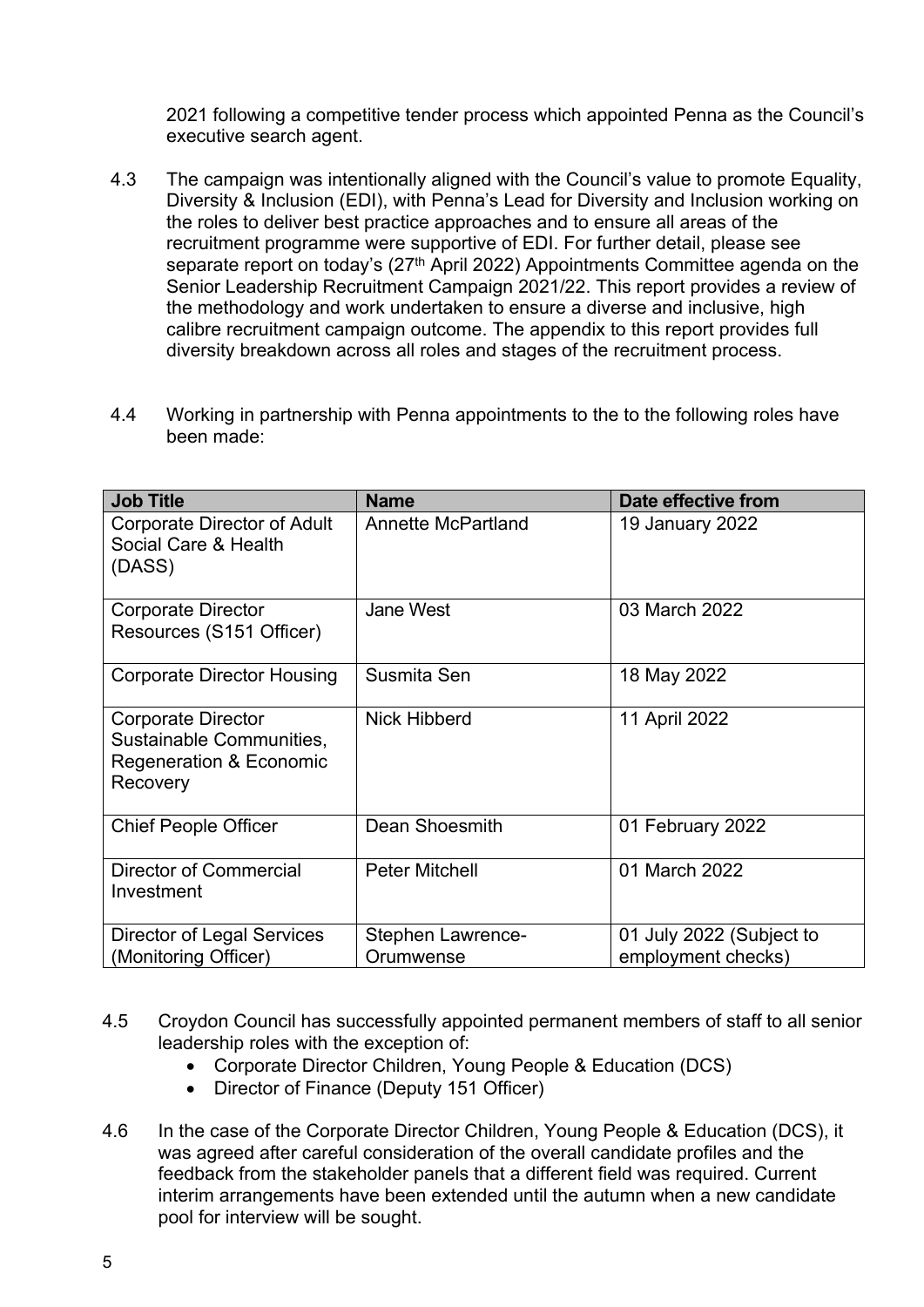- 4.7 In respect of the Director of Finance post, two candidates were interviewed but neither were considered appropriate within the Croydon context at this time. It is intended to re-advertise post May elections.
- 4.8 Not being able to successfully appoint to these posts is a challenge not unique to Croydon, but recognises the demanding nature of the roles and the challenging recruitment market in both these sectors.
- 4.9 The Council has 7 statutory posts to be filled with 6 of the 7 sitting in the top three tiers of management. It is positive that the Council has been able to fill all statutory posts with permanent members of staff with the sole exception of the Director of Children's Services (DCS) for reasons outlined above in point 4.5:

| <b>Statutory post</b>                                     | <b>Job title</b>                                                             | <b>Name</b>                                                   |
|-----------------------------------------------------------|------------------------------------------------------------------------------|---------------------------------------------------------------|
| <b>Head of Paid Service</b><br>(HoPS)                     | <b>Chief Executive</b>                                                       | <b>Katherine Kerswell</b>                                     |
| <b>Chief Finance and</b><br>Section 151 Officer<br>(S151) | Corporate Director -<br>Resources                                            | <b>Jane West</b>                                              |
| Director of Children's<br>Services (DCS)                  | <b>Interim</b> Corporate Director -<br>Children, Young People &<br>Education | Debbie Jones                                                  |
| Director of Adult Social<br>Services (DASS)               | Corporate Director - Adult<br>Social Care & Health                           | Annette McPartland                                            |
| <b>Monitoring Officer</b>                                 | Director of Legal Services                                                   | <b>Stephen Lawrence-</b><br>Orumwense (as of 01 July<br>2022) |
| Director of Public<br>Health                              | Director of Public Health                                                    | <b>Rachel Flowers</b>                                         |

4.10 The Senior Leadership Recruitment Campaign 2021/22 report can be read in conjunction of this section of the report for further detail.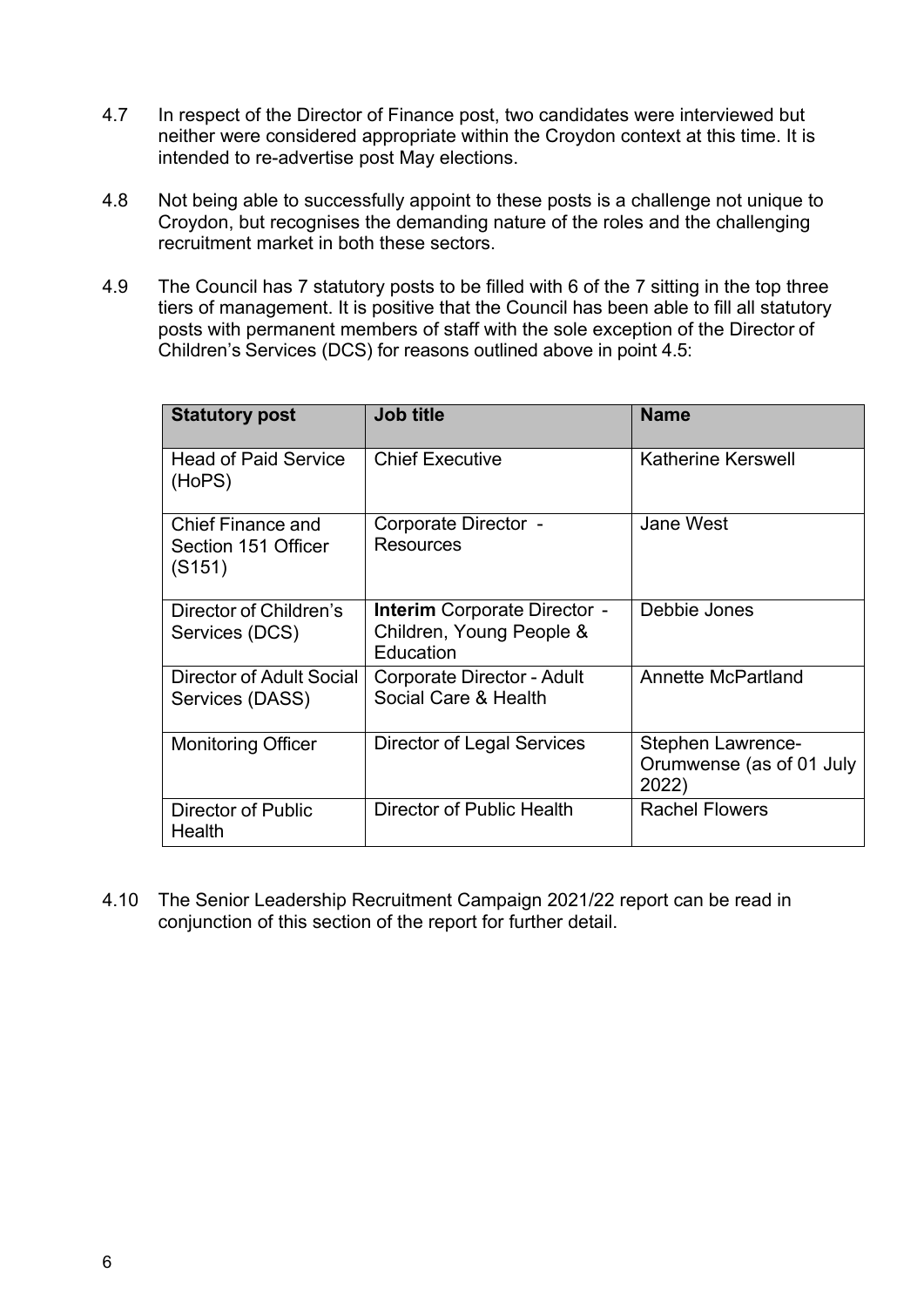# **5. THE NEW DIRECTORATES**



#### 5.1 The new directorates are as confirmed below:

5.2 Key changes in the design of directorates are highlighted below:

| <b>Directorate</b>                                                         | Changes in the design of directorates                                                                                                                                                                                                                                                                                                                                                                                                                                |  |
|----------------------------------------------------------------------------|----------------------------------------------------------------------------------------------------------------------------------------------------------------------------------------------------------------------------------------------------------------------------------------------------------------------------------------------------------------------------------------------------------------------------------------------------------------------|--|
| Resources                                                                  | In Resources, the Director of Commercial<br>Investment has been re-titled to reflect the<br>commercial role the post fulfils with regards to<br>the Council's property and assets.                                                                                                                                                                                                                                                                                   |  |
| Children, Young People &<br>Education                                      | No changes have been made.                                                                                                                                                                                                                                                                                                                                                                                                                                           |  |
| <b>Adult Social Care &amp; Health</b>                                      | No changes have been made.<br>$\bullet$                                                                                                                                                                                                                                                                                                                                                                                                                              |  |
| Housing                                                                    | A separate housing directorate has been<br>$\bullet$<br>created to ensure sufficient capacity and focus<br>is given to bring about the improvement in<br>housing services.<br>An additional Corporate Director of Housing<br>has been added to the Housing directorate<br>structure to provide sufficient senior<br>management capacity needed to support the<br>delivery of housing improvements and provide<br>greater responsiveness to residents and<br>tenants. |  |
| Sustainable Communities,<br><b>Regeneration &amp; Economic</b><br>Recovery | No changes have been made.<br>$\bullet$                                                                                                                                                                                                                                                                                                                                                                                                                              |  |
| <b>Assistant Chief Executive</b>                                           | The ACE directorate has been created to<br>provide focus on transformation across the                                                                                                                                                                                                                                                                                                                                                                                |  |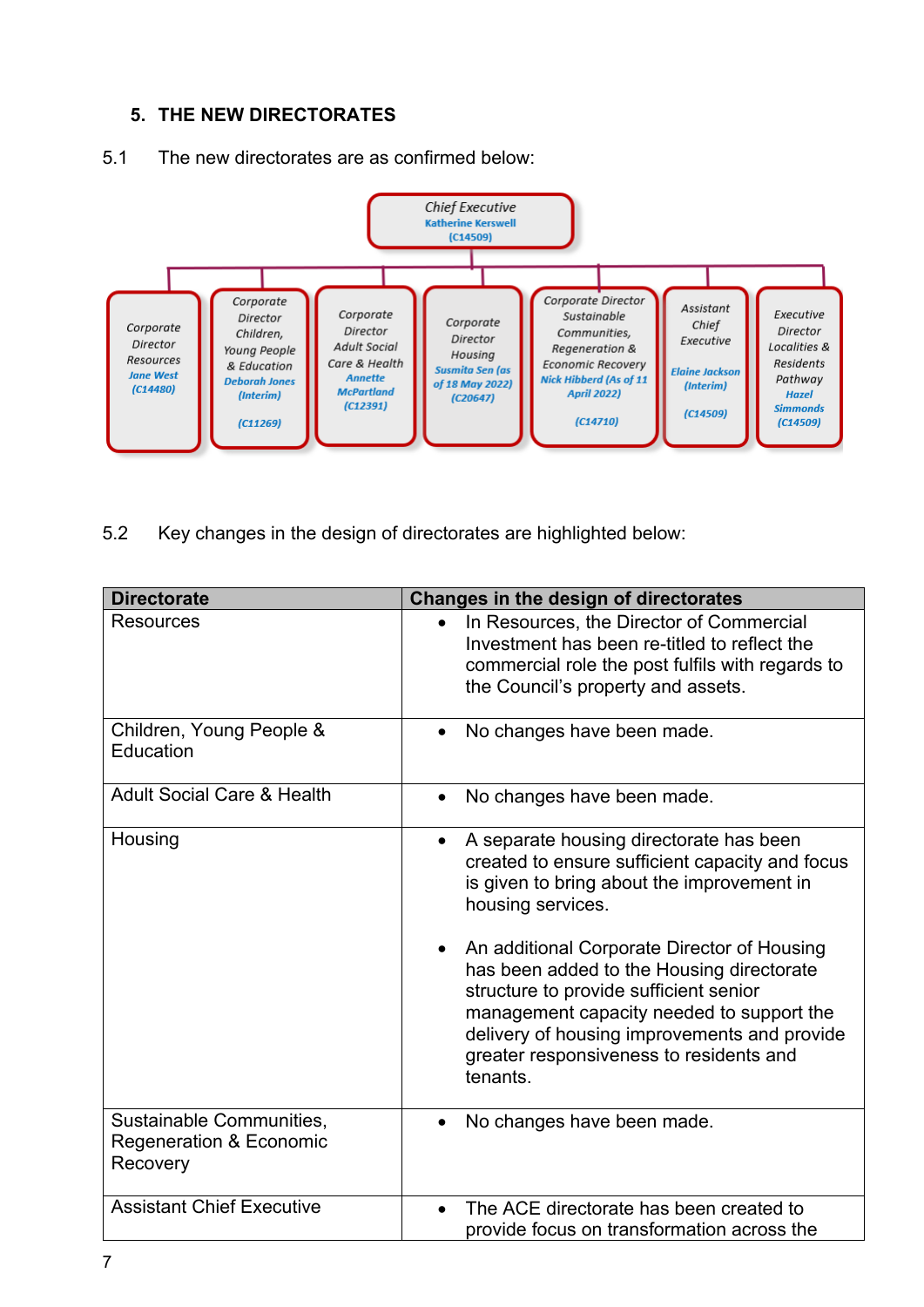|                                                                        | Council including: people (HR&OD), ICT digital<br>and customer (Digital and Resident Access).<br>and Policy, Programmes and Performance).                                                                               |
|------------------------------------------------------------------------|-------------------------------------------------------------------------------------------------------------------------------------------------------------------------------------------------------------------------|
|                                                                        | • The Learning and Development function has<br>been placed under the Chief People Officer to<br>align the strategic and operational delivery of<br>people management improvements.                                      |
|                                                                        | • The Communications team has been placed in<br>Policy, Partnerships and Performance, to<br>better align the Council's policy framework and<br>Communications.                                                          |
|                                                                        | • The role of Director of Service Quality<br>Improvement & Inclusion has not been filled,<br>and duties have been realigned across the<br>Chief People Officer, and Director of Policy<br>Performance and Partnerships. |
| <b>Executive Director Localities &amp;</b><br><b>Residents Pathway</b> | No changes have been made.                                                                                                                                                                                              |

- 5.3 Each week Corporate Management Team meetings and Departmental Management Team meetings take place. The purpose of the meetings is for each directorate to meet to share corporate messages and updates, discuss and resolve issues at a local leadership level. Each Director is in attendance, alongside the Corporate Director.
- 5.4 As part of the ongoing support improvements the new directorates, there are a number of improvement plans developed and being delivered against. These are detailed below:

| <b>Improvement Plan</b>  | <b>Directorate</b> | <b>Summary</b>                                                                                                                                                                                                                                                                                                                                                                                                                                                                                                                                                                       |
|--------------------------|--------------------|--------------------------------------------------------------------------------------------------------------------------------------------------------------------------------------------------------------------------------------------------------------------------------------------------------------------------------------------------------------------------------------------------------------------------------------------------------------------------------------------------------------------------------------------------------------------------------------|
| Housing Improvement Plan | Housing            | In response to the issues identified in<br>the independent investigation by ARK<br>into conditions in Council dwellings in<br>Regina Road, the Council has<br>developed its Housing Improvement<br>Plan (appendix D) setting out a clear<br>set of objectives and actions to<br>improve housing services for our<br>tenants and leaseholders.<br>Over the next two years, the Council<br>is committed to seeing an<br>improvement in tenant and<br>leaseholder satisfaction as measured<br>by HouseMarks Survey of Tenants<br>and Residents (STAR).<br>The Plan also addresses ARK's |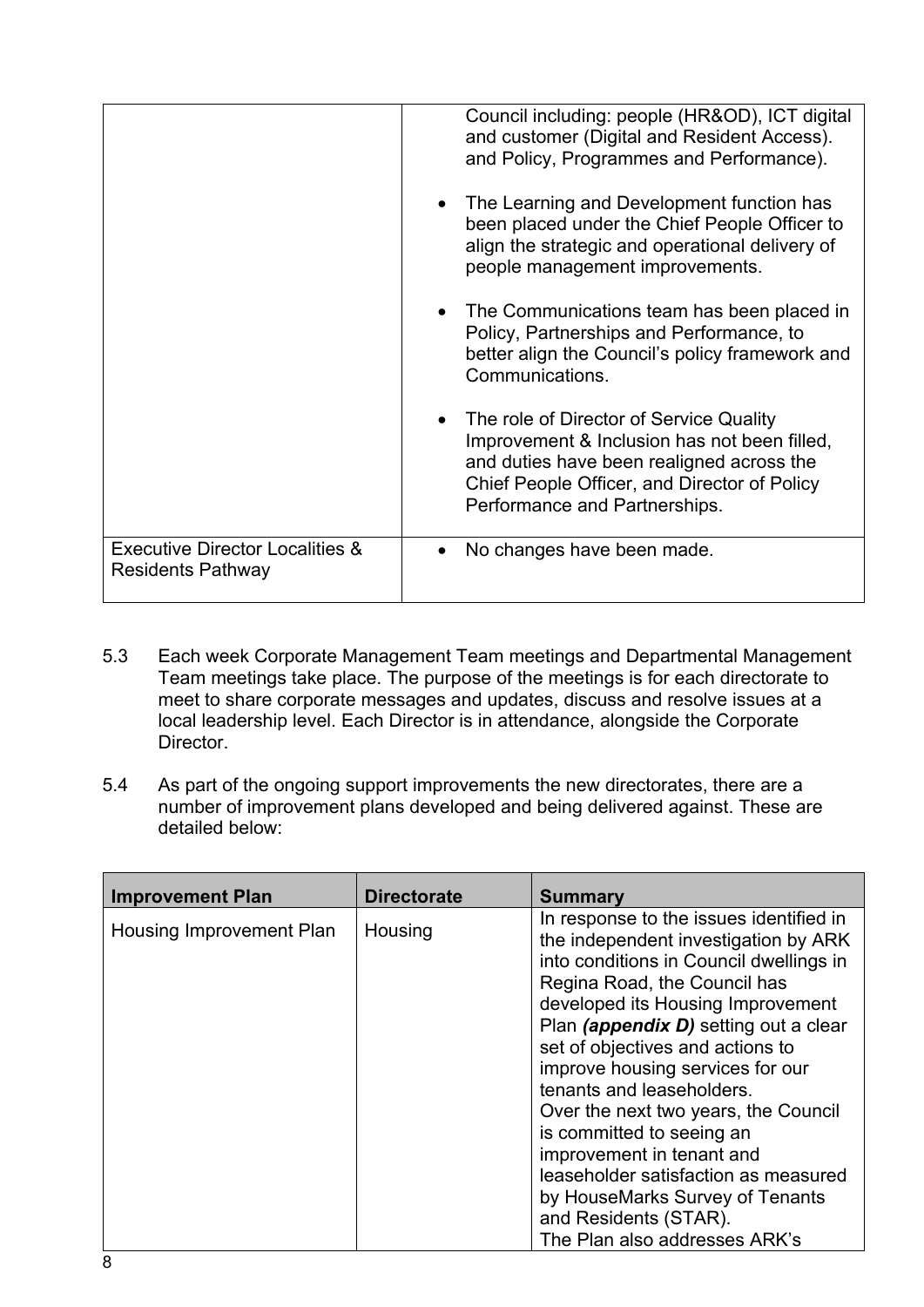|                                                                                                     |                                      | seven recommendations for<br>improvement.<br>The independently chaired Housing<br>Improvement Board has been<br>developed to scrutinize and assess<br>the efficacy of the Council's<br>improvement plans and provide<br>assurance to Cabinet on the housing<br>service's progress.                                                                                                                                                                                                                                                                                                                                                                                                                                                                                                                                                                                                                                                                                                                                                                                                                                                                                         |
|-----------------------------------------------------------------------------------------------------|--------------------------------------|----------------------------------------------------------------------------------------------------------------------------------------------------------------------------------------------------------------------------------------------------------------------------------------------------------------------------------------------------------------------------------------------------------------------------------------------------------------------------------------------------------------------------------------------------------------------------------------------------------------------------------------------------------------------------------------------------------------------------------------------------------------------------------------------------------------------------------------------------------------------------------------------------------------------------------------------------------------------------------------------------------------------------------------------------------------------------------------------------------------------------------------------------------------------------|
| <b>Adult Social Care &amp; Health</b><br><b>Business Development and</b><br><b>Improvement Plan</b> | <b>Adult Social Care</b><br>& Health | The new ASCH strategy 2021-25<br>(appendix $E$ ) sets out the vision for<br>these services to 'enable people to<br>live in a place they call home, with the<br>people and things that they love,<br>doing the things that matter to them in<br>communities which look out for one<br>another'.<br>The strategy sets the direction for<br>transformation and improvement for<br>the next four years.<br>The layered model of 'prevent, reduce<br>and delay' has been adopted to<br>ensure that residents can get the right<br>level and type of support, at the right<br>time to help prevent, reduce, or delay<br>the need for ongoing support and<br>maximise personal independence.<br>The independently chaired Adult<br>Social Care and Health Improvement<br>Board is being developed and will<br>oversee and drive the continued<br>improvement of the Directorate's<br>services, ensuring that the<br>improvements are sustained and<br>progress is made in areas that still<br>require improvement. The Board will<br>also provide assurance that the<br>funding reductions are carefully<br>managed to ensure good outcomes<br>for adults. In addition, the Board |
|                                                                                                     |                                      | provides the opportunity for key<br>organisations that support adults in<br>Croydon to work together to ensure<br>most cost effective use of local<br>authority, strategic partnership and<br>community resources.                                                                                                                                                                                                                                                                                                                                                                                                                                                                                                                                                                                                                                                                                                                                                                                                                                                                                                                                                         |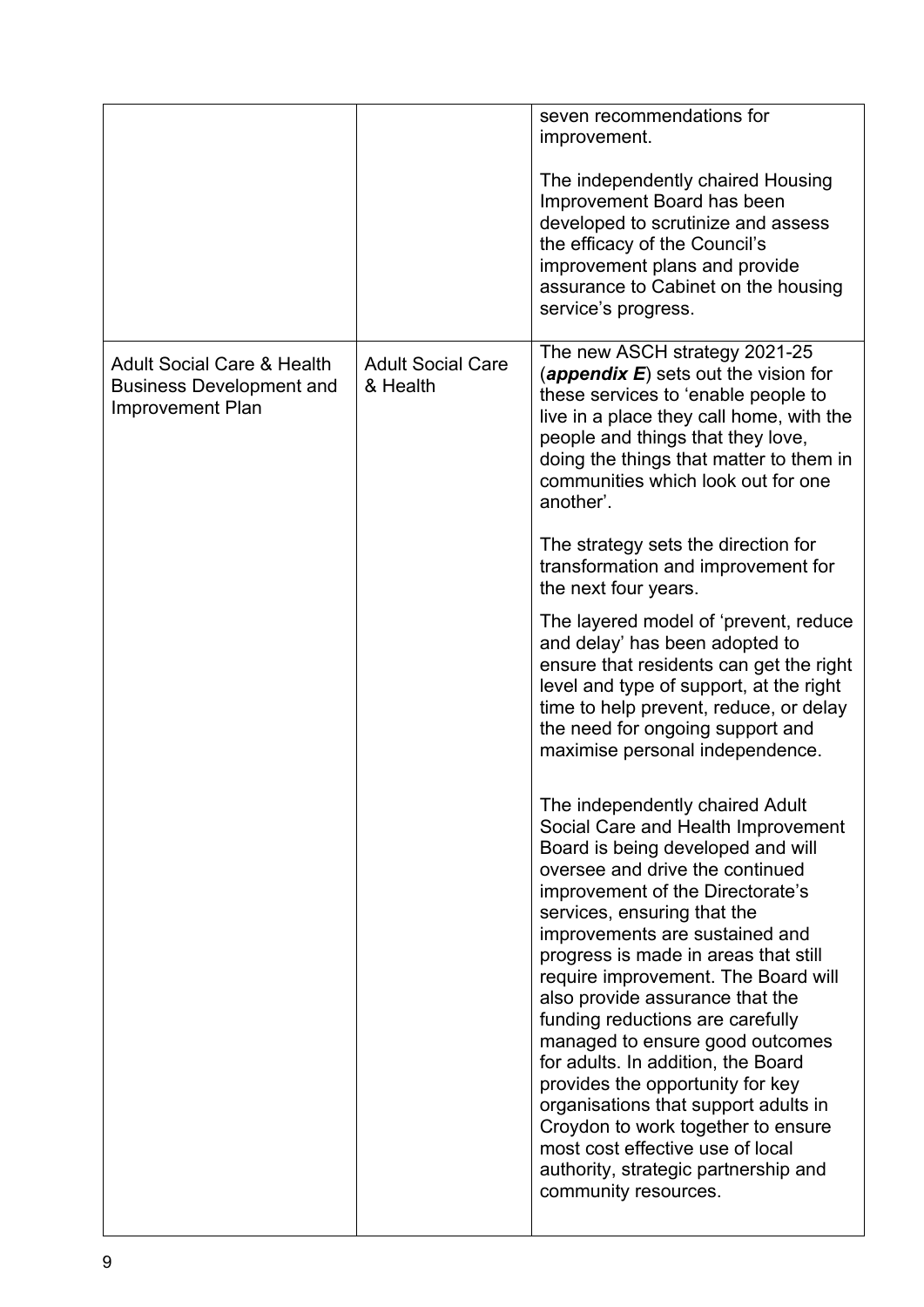| <b>Children's Continuous</b><br><b>Improvement Plan</b>                                     | Children, Young<br>People &<br>Education                              | The Children's Continuous<br>Improvement Plan 2021-24<br>(appendix $F$ ) outlines the actions<br>being taken to achieve the MTFS<br>savings as well as practice<br>improvement priorities for children's<br>social care and early help.<br>The Children's Continuous<br>Improvement Board oversees the plan<br>and provides external challenge and<br>seeks to give assurance about the<br>impact of the savings on the quality of<br>services for children and young<br>people in Croydon.<br>The board is independently chaired<br>and board members include the DfE<br>and Ofsted, a member of the<br>independent Improvement and<br>Assurance Panel and local partners<br>such as schools, police and health. |
|---------------------------------------------------------------------------------------------|-----------------------------------------------------------------------|-------------------------------------------------------------------------------------------------------------------------------------------------------------------------------------------------------------------------------------------------------------------------------------------------------------------------------------------------------------------------------------------------------------------------------------------------------------------------------------------------------------------------------------------------------------------------------------------------------------------------------------------------------------------------------------------------------------------|
| Sustainable communities,<br><b>Regeneration &amp; Economic</b><br>Recovery Improvement plan | Sustainable<br>communities,<br>Regeneration &<br>Economic<br>Recovery | An improvement plan is being<br>developed for the Sustainable<br>Communities, Regeneration and<br>Economic Recovery Directorate.<br>This directorate includes statutory<br>services, such as planning, building<br>control, parking services, libraries,<br>environmental health, trading<br>standards and licensing, and many of<br>the universal services that residents<br>access and are often in some<br>instances the only part of the<br>Council's services some residents<br>see.<br>The range of different services means<br>that work will need to be carefully<br>prioritised once the full scope of the<br>improvement works is identified.                                                           |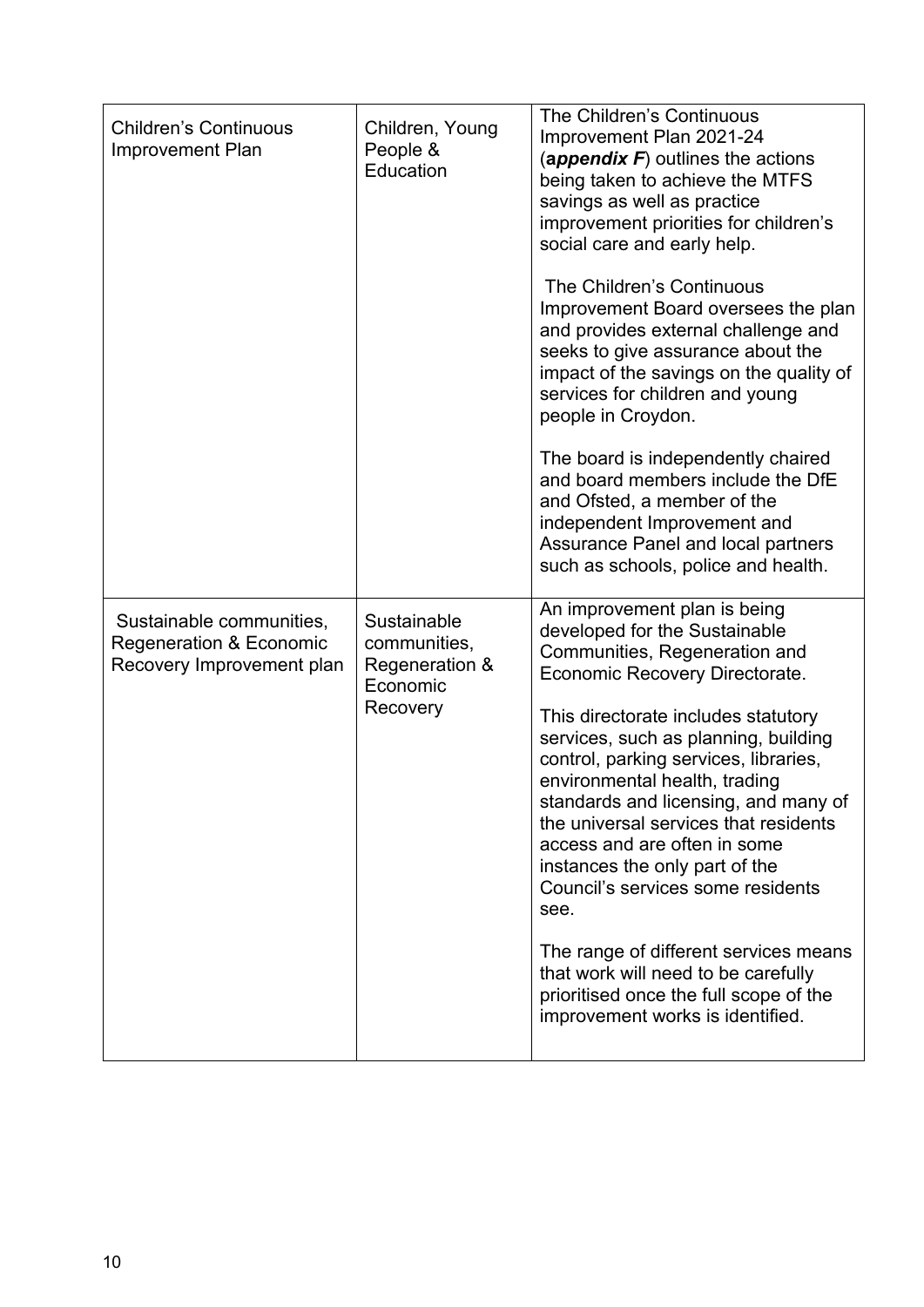### **6. CORPORATE MANAGEMENT TEAM**

- 6.1 The "Corporate Management Team" (CMT) has replaced the Executive Leadership Team (ELT).
- 6.2 Membership of the CMT consists of a core group with other officers able to request attendance for specific matters or to place items on the agenda for discussion.
- 6.3 Members of CMT and their Directors are taking a leading role in supporting the staff networks and are a champion for their work.

| <b>Core CMT membership</b>                                            |                                                                                         |  |
|-----------------------------------------------------------------------|-----------------------------------------------------------------------------------------|--|
| <b>Chief Executive</b>                                                | <b>Corporate Director Housing</b>                                                       |  |
| <b>Assistant Chief Executive</b>                                      | <b>Corporate Director Resources</b>                                                     |  |
| <b>Corporate Director Adult Social</b><br>Care & Health               | Corporate Director Sustainable Communities &<br>Regeneration                            |  |
| Corporate Director Children Young<br>People & Education               | Director Service Quality, Improvement & Inclusion*<br>*Role removed as explained in 5.2 |  |
| <b>Standing members of CMT</b>                                        |                                                                                         |  |
| <b>Statutory Director of Public Health</b>                            | Director of Legal Services - Monitoring Officer                                         |  |
| Head of Insurance, Anti-Fraud &<br><b>Risk</b>                        | <b>Internal Audit</b>                                                                   |  |
| <b>Chief People Officer (formerly</b><br>Director of Human Resources) | Head of Communication & Engagement                                                      |  |
| Director of Policy, Programmes &<br>Performance                       |                                                                                         |  |

- 6.4 In order to develop the broader staff knowledge of the whole Council's operations and to offer opportunities for development, a shadow corporate management (CMT) team made up of front line / non- management staff across the Council will be progressed. Terms of reference are being developed as well as an operational process to support shadow members with the receipt of papers and active participation.
- 6.5 Once fully developed, the shadow CMT will hold its meetings in the same way as CMT with representatives being asked to attend CMT to offer their views and conclusions on papers shared and topics discussed. We will be identifying individual training needs of those appointed to support and facilitate this.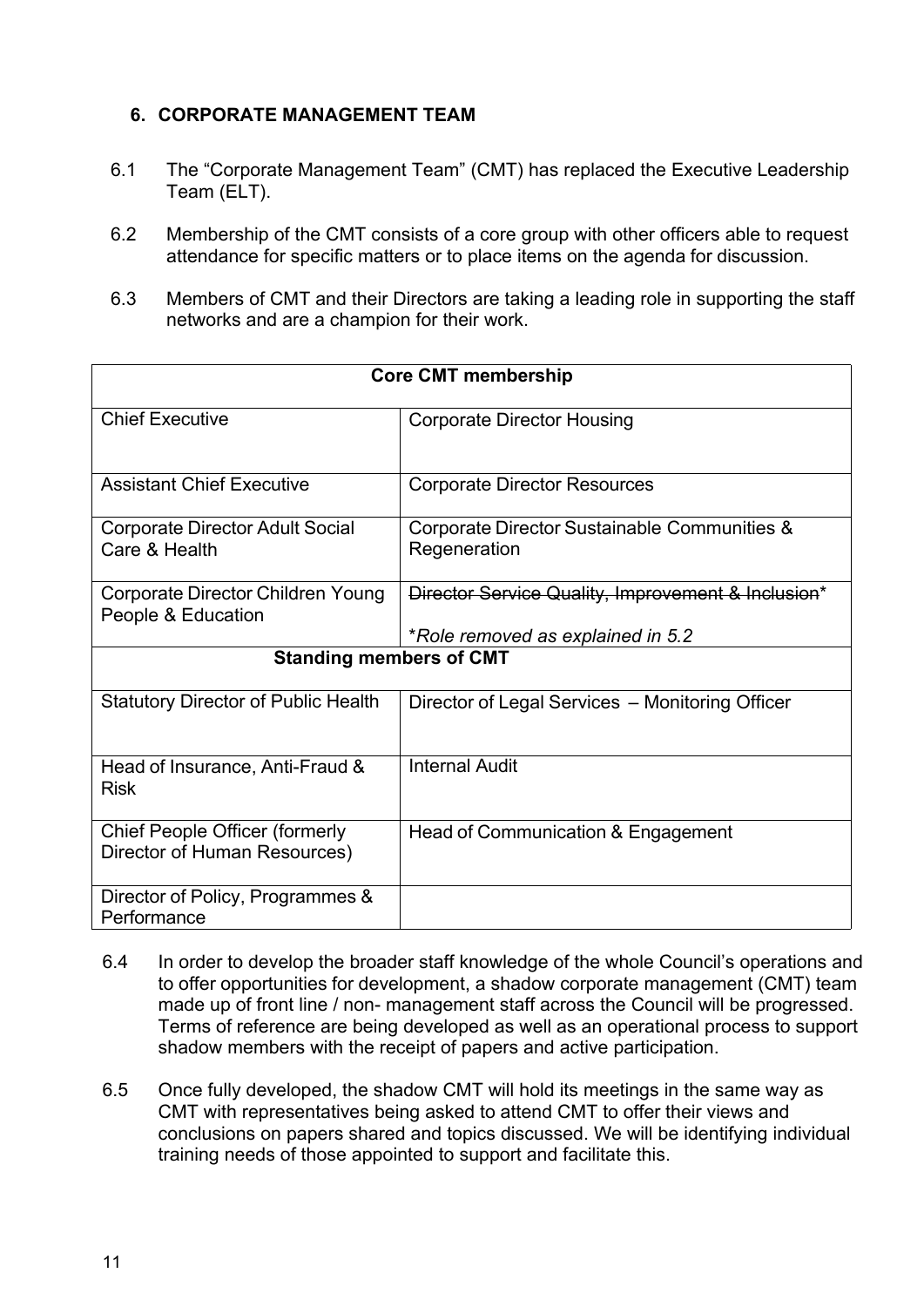# **7. NEW VOCABULARY**

7.1 To support the proposed new system of internal control, and to operate in a more coordinated fashion, the Council's management has adopted a new shared language of describing activity and role as defined below:

| From                             | To                          |
|----------------------------------|-----------------------------|
|                                  |                             |
| <b>Executive Leadership Team</b> | Corporate Management Team   |
| Directorate Leadership Team      | Directorate Management Team |
| <b>Executive Director</b>        | <b>Corporate Director</b>   |
| <b>Corporate Director</b>        | Director                    |
| <b>Head of Service</b>           | Head of Service (no change) |
| Directorate / Department         | Directorate                 |
| Department / Division            | <b>Division</b>             |
| Division / Team / Service        | Service then Team           |

7.2 The shared language has been well communicated to staff and is now in use and well embedded across the organisation.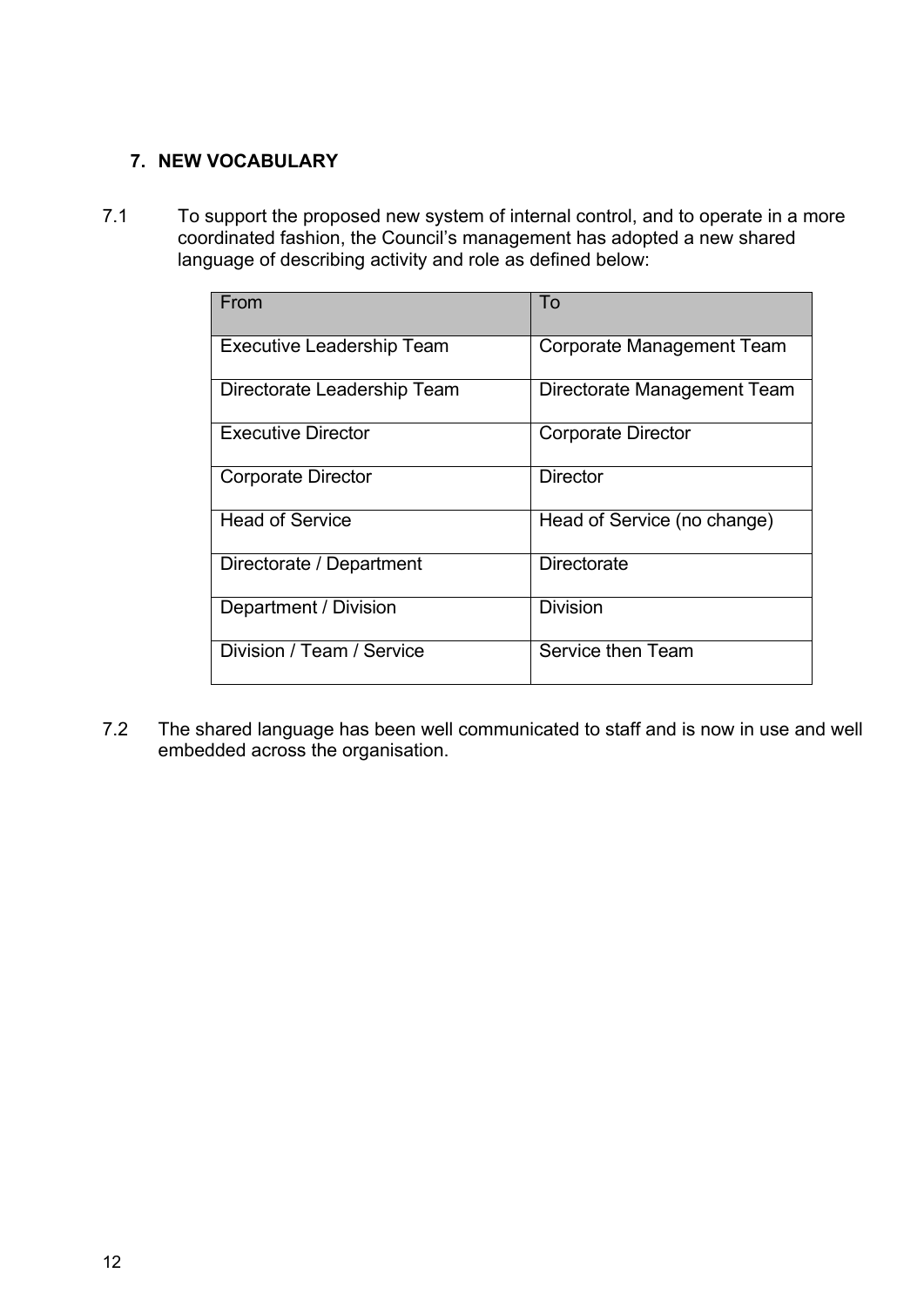# **8. HEADS OF PROFESSION UPDATE**

- 8.1 Heads of profession are now in place, designed across the structure to be professional leads to draw together shared processes and systems.
- 8.2 The cross-cutting remits of the Heads of Profession will contribute to the avoidance of silo-based working, and in that respect, they work in combination with the newlyestablished Internal Control Boards, each of which operates in accordance with cross-cutting remits. The Heads of Profession and Internal Control Boards will promote cross-departmental working on matters of key significance to the successful functioning of the organisation, resulting in stronger governance and better outcomes for residents.
- 8.3 As part of the Commissioning and Procurement restructure, functions were disaggregated along with the single Head of Profession role. Therefore, we now have a Head of Profession for Commissioning and a Head of Profession for Procurement. The two Heads of Profession work together very closely and meet on a monthly basis.
- 8.4 All affected Officers who hold a professional role have had their job descriptions amended to reflect these additional responsibilities.
- 8.5 This activity is still in early stages and there is important work still to be done in terms of scoping, embedding and creating a community of practice amongst those with responsibility. Whilst some have begun the process of developing the role, others are just beginning.
- 8.6 The list of posts which hold a head of profession role and their updates are as follows:

| <b>Profession</b>                    | <b>Post</b>                                     | <b>Update</b>                                                                                                                                                                                                                                                                                                                                                                                                                                                                                                                                                                     |
|--------------------------------------|-------------------------------------------------|-----------------------------------------------------------------------------------------------------------------------------------------------------------------------------------------------------------------------------------------------------------------------------------------------------------------------------------------------------------------------------------------------------------------------------------------------------------------------------------------------------------------------------------------------------------------------------------|
| Finance<br>Management                | Corporate Director of Finance                   | The Corporate Director of Finance was<br> e<br>appointed as of the 3 <sup>rd</sup> March 2022. As<br>a result, progress is limited at this<br>stage.                                                                                                                                                                                                                                                                                                                                                                                                                              |
| Programme &<br>Project<br>Management | Director of Policy,<br>Programmes & Performance | In recognition that the Council needs a<br>consistent and effective approach to<br>project management, the Programme<br>Management Office has set up a<br>community of practice for everyone at<br>Croydon who is involved with or<br>interested in project & programme<br>management.<br>The PMO regularly brings the<br>$\bullet$<br>community together to share best<br>practice, learn from each other, hear<br>from guest speakers and celebrate<br>successes.<br>By pooling collective knowledge and<br>experience, the Council can more<br>efficiently develop the project |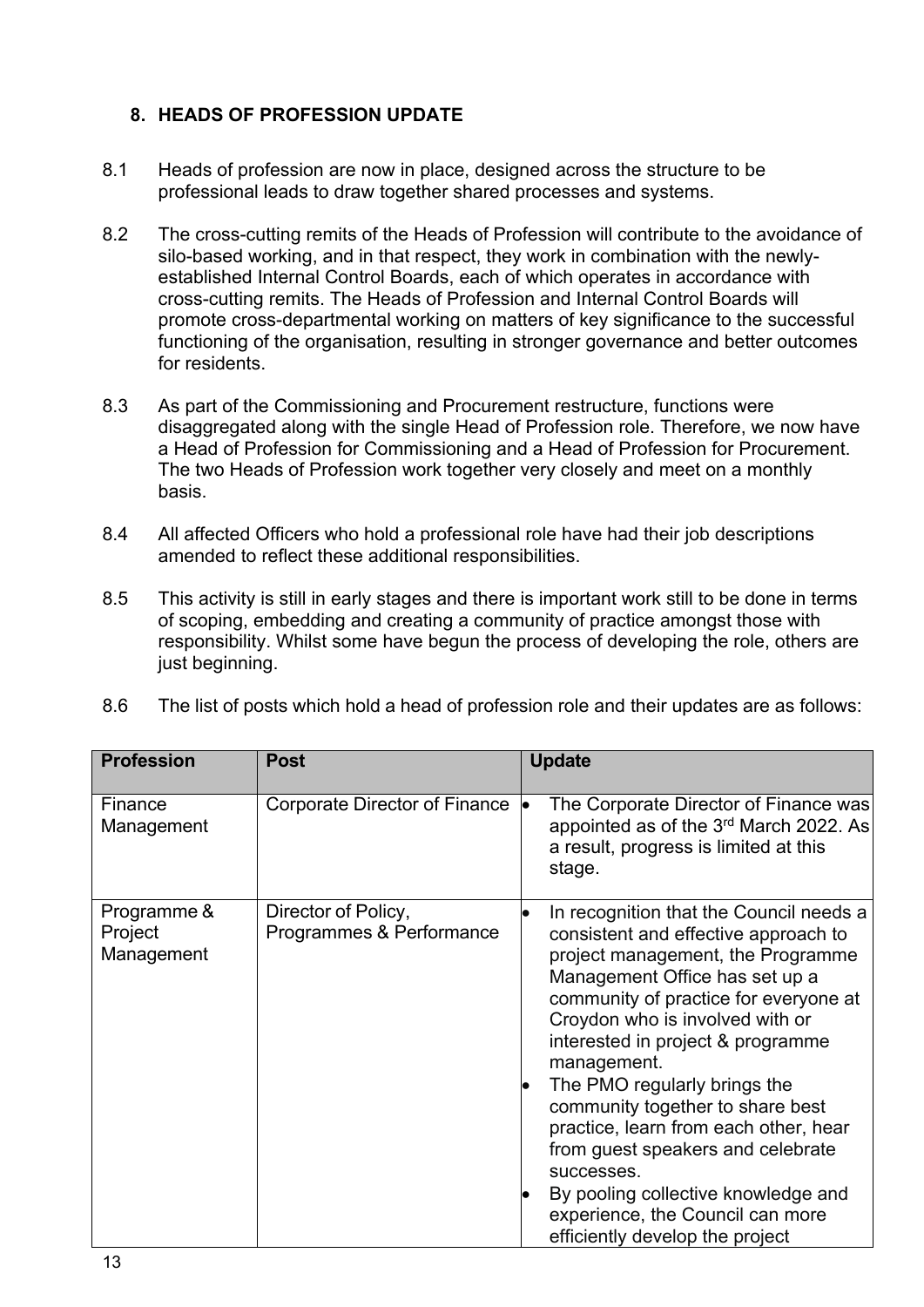|                                                              |                                                                        | management skills of the Council,<br>leading to better outcomes for staff and<br>residents.                                                                                                                                                                                                                                                                                                                                                                                                                                                                                                                                                  |
|--------------------------------------------------------------|------------------------------------------------------------------------|----------------------------------------------------------------------------------------------------------------------------------------------------------------------------------------------------------------------------------------------------------------------------------------------------------------------------------------------------------------------------------------------------------------------------------------------------------------------------------------------------------------------------------------------------------------------------------------------------------------------------------------------|
| Service Quality,<br>Productivity &<br>Improvement            | Director of Service Quality,<br>Improvement & Inclusion                | *Role removed as explained in 5.2                                                                                                                                                                                                                                                                                                                                                                                                                                                                                                                                                                                                            |
| Access to<br>Information &<br>Transparency                   | <b>Chief Digital Officer and</b><br><b>Director of Resident Access</b> | Ongoing review and rationalising of<br>$\bullet$<br>telephone access so it aligns with<br>the digital platform.<br>Co-location of all customer<br>$\bullet$<br>intelligence across the Council into<br>CDS - complaints, information<br>management, data management,<br>FOI, SARs.<br>New Members casework system has<br>been developed and is now live.                                                                                                                                                                                                                                                                                     |
| Data<br>interpretation,<br>business analytics<br>and insight | <b>Statutory Director of Public</b><br>Health                          | The Statutory Director of Public Health<br>has been working with the Head of<br><b>Business Intelligence and Performance</b><br>to shape the focus of the new head of<br>profession role and align it with the<br>existing work already developed<br>around performance.<br>There are two current main areas of<br>focus:<br>Capacity / Capability -<br>reviewing the number of<br>analysts across the<br>organisation, their access to<br>data available, data<br>quality. This will also enable us<br>to carry out SWOT analysis.<br>Culture – use of data across the<br>organisation, reporting lines,<br>escalation, and accountability. |
| Commissioning                                                | <b>Director of Adult Social Care</b><br>Policy & Improvement           | Developed Art of Commissioning<br>Programme with NDTi (National<br>Development Team for Inclusion), 2<br>of 4 workshops delivered to date with<br>representation from commissioning<br>teams in Adults, Childrens and<br>Housing.<br><b>Established Market Position</b><br>Statement working group to develop<br>commissioning intentions and key<br>messages to the market with<br>representation from commissioning<br>teams in Adults, Children and                                                                                                                                                                                       |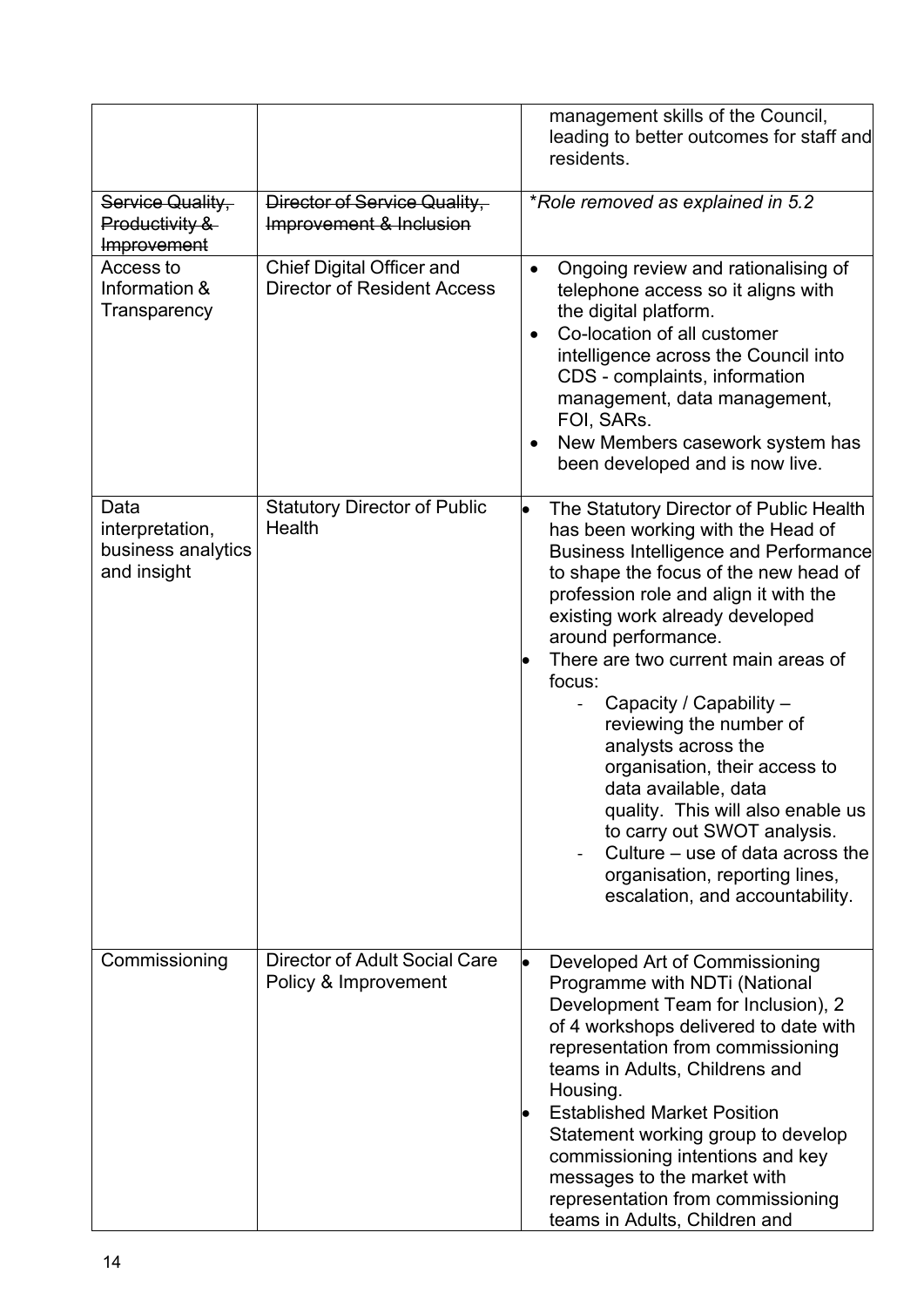|                       |                                                                                                           | Housing alongside colleagues from<br>Public Health and Health.<br>Initiated review of (corporate)<br><b>Commissioning Framework through</b><br><b>Strategic Commissioning &amp; Contracts</b><br>Board, current Framework runs to<br>2023.                                                                                                                                                                                                                                                                                                                                                                                                                                                                                                                                                            |
|-----------------------|-----------------------------------------------------------------------------------------------------------|-------------------------------------------------------------------------------------------------------------------------------------------------------------------------------------------------------------------------------------------------------------------------------------------------------------------------------------------------------------------------------------------------------------------------------------------------------------------------------------------------------------------------------------------------------------------------------------------------------------------------------------------------------------------------------------------------------------------------------------------------------------------------------------------------------|
| Procurement           | <b>Head of Strategic</b><br><b>Procurement &amp; Governance</b><br>- Commercial Investment<br>and Capital | Completed re-structure and launched<br>new Procurement service in January<br>2022<br>Recruited to 8 of the 11 vacancies<br>within the new structure<br>Identified and delivered savings from<br>both existing contracts and by<br>procuring new contracts<br>Drafted a new Contract Management<br>framework and established a cross-<br>directorate working group to input into<br>the process review<br>Implemented improvements to the<br><b>Council's Tender and Contracts</b><br>Regulations to modernise and<br>streamline governance oversight of<br>procurements<br>Created 6 Procurement forward plans<br>for 2022/23, one for each Directorate<br>Support from Lead Member for<br><b>Resources &amp; Financial Governance</b><br>who praised & credited the<br>improvements at March Council |
| <b>Resident Voice</b> | <b>Director of Sustainable</b><br>Communities                                                             | This role is being developed following<br>the appointment of the new Corporate<br>Director of Sustainable Communities,<br><b>Regeneration &amp; Economic Recovery</b><br>who took office on the 11 <sup>th</sup> April 2022.                                                                                                                                                                                                                                                                                                                                                                                                                                                                                                                                                                          |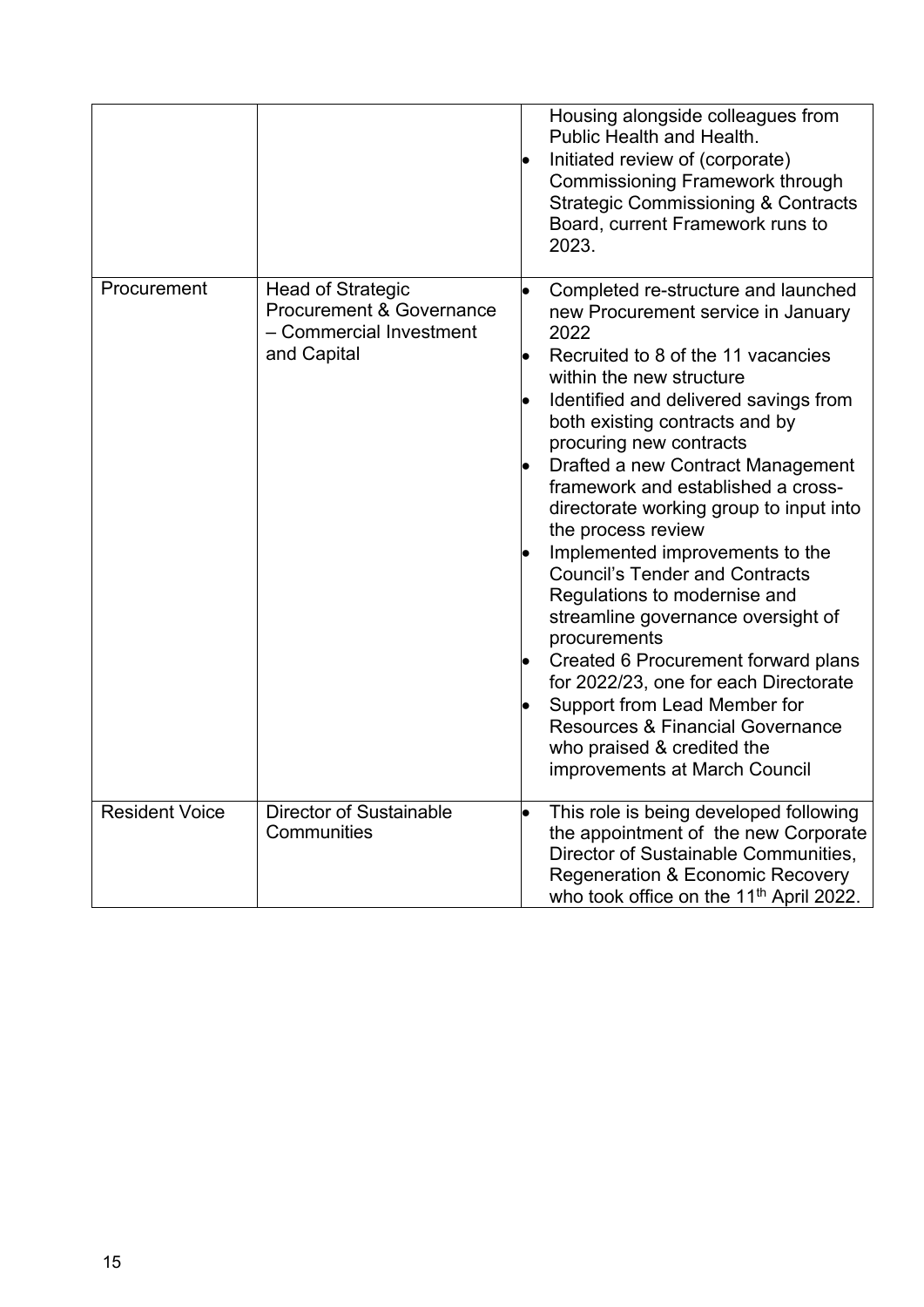# **9. SPECIAL PROJECTS**

- 9.1 Since September 2020, as far as operationally possible it has been routinely considered where new projects opportunities for staff development can be built in - in some instances the ability to work across the organisation. This includes the involvement of colleagues in the work on the Croydon Renewal and Improvement Plan.
- 9.2 More recently, the Council is offering staff to come forward to work on a range of personal development opportunities such as inviting them to strengthen their project management skills by supporting ad-hoc projects and programmes in the Programme Management Office (PMO).
- 9.3 As referenced in 8.2, the PMO have set up a "Community of Practice" that is open to all colleagues either working in or interested in learning about or moving into Programme & Project Management. The community has four main objectives, to deliver:
	- clear communications:
	- sharing and learning of lessons;
	- up and cross skilling; and,
	- a strong pipeline of future project managers.
- 9.4 As part of the Cultural Transformation Programme, the Council sought to nominate a diverse range of representatives across directorates to support the design of the Crossing the Threshold programme. This programme involves identifying and creating a comprehensive, and inclusive set of staff development activities, and offer staff the opportunity to be trained in group facilitation and training delivery skills using a train the trainer approach. Supporting this programme has the potential to benefit those keen to step up and be part of creating the future Croydon. It also presents the opportunity to network across the business, gain additional skills in the process, and will be recognised as part of the annual appraisal and personal development process.
- 9.5 Actions to support staff health and wellbeing include the Guardians programme, established in July 2021, which enables staff to raise concerns confidentially and be signposted to other sources of support and/or guidance. The scheme is up and running and there are currently 20 trained guardians and we have built a community of practice and support around its members.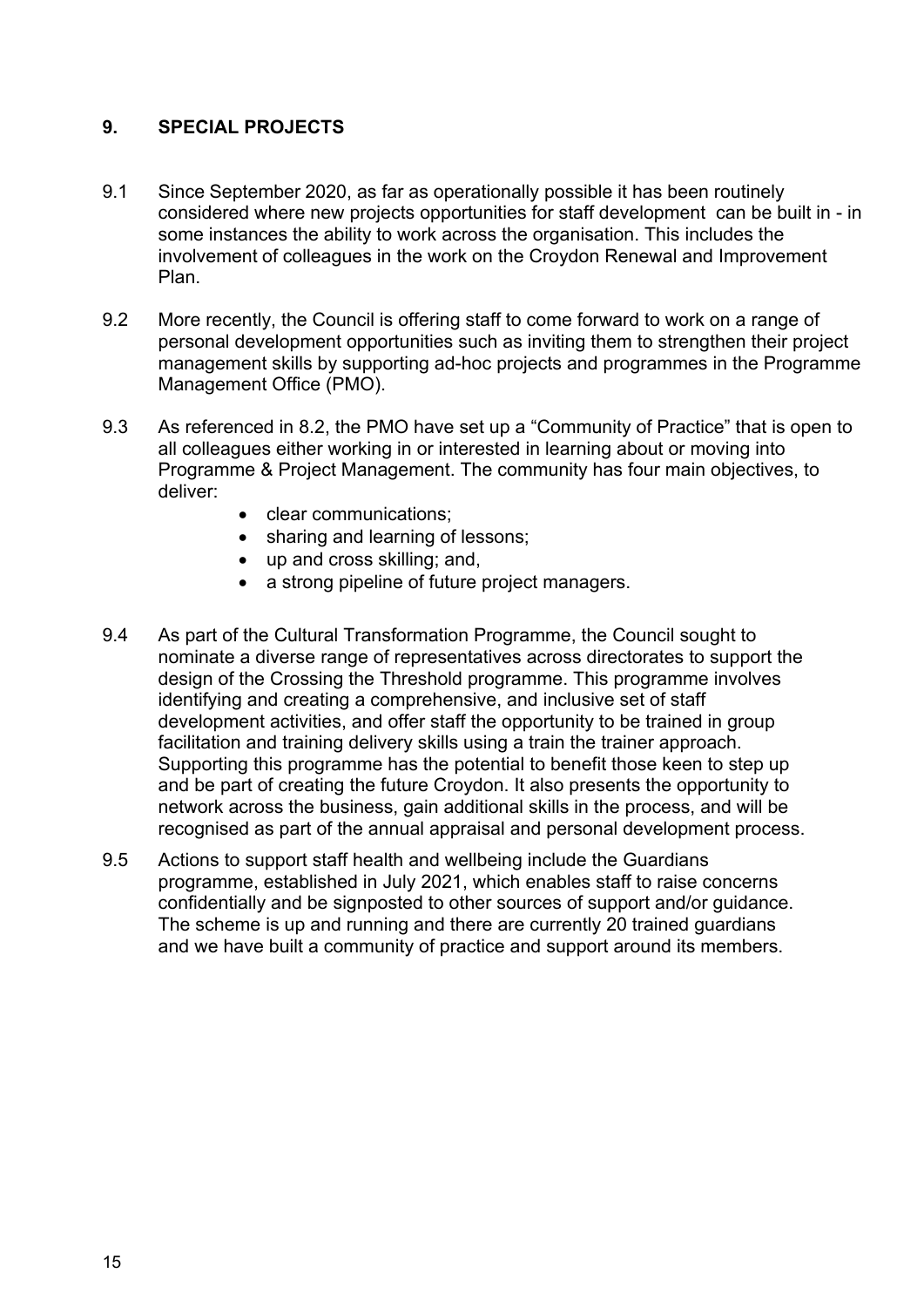#### **10.INTERNAL CONTROL BOARDS**

10.1 Internal Control Boards (ICB) were proposed as part of the senior restructure, developed by the Chief Executive and approved by full Council:



- 10.2 The Boards play a key role in the overall governance structure. They provide a venue for senior leaders and others to consider matters within the terms of reference of the respective ICB.
- 10.3 The initiation of ICBs has progressed with the following boards fully operational: Equality, Diversity & Inclusion Board; Capital Board; and Health & Safety Board
- 10.4 The next suite of ICBs to be convened include Digital; Performance, Finance, & Assurance; and Resident Voice & Improvement. We anticipate these to have had their first meeting by the end of the first quarter 22/23.
- 10.5 Independent improvement Boards are in place for Children's Services and Housing. These boards are established and have been operational and delivering for some time. It is anticipated that a similar improvement board will launch imminently for Adult services, with plans for an improvement board for Sustainable Croydon, Regeneration & Economic Recovery (covering place based services). This will see independent improvement structures in place for almost all front-line services. It is anticipated that similar Boards will be set up for Resources and Ace to drive operational improvements within these Directorates.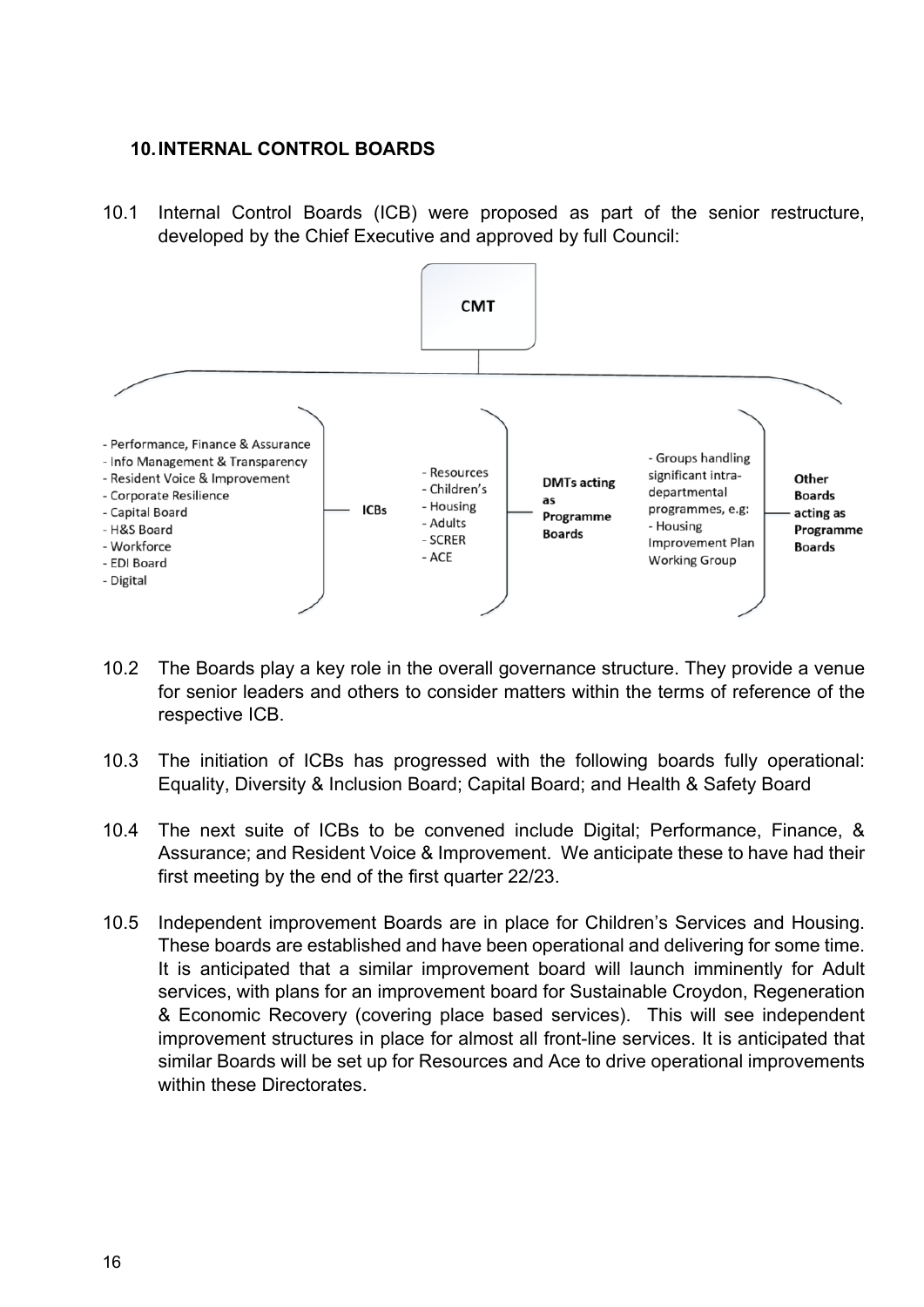### **11.PRIORITIES GOING FORWARD**

- 11.1 Croydon Council is currently developing services plans within each directorate which will be used to support the delivery of the Croydon Renewal Plan Version 2(a).
- 11.2 Work is underway to focus on appointing to the two vacant senior leadership roles (Corporate Director Children, Young People & Education (DCS) and Director of Finance (Deputy 151 Officer). The focus on attracting the most diverse and talented individuals remains.
- 11.3 Following the 2022 Elections, the council will complete and approve the process for recruiting, inducting and supporting 'Shadow CMT'. This will include identifying a lead Corporate Director, developing Terms of Reference, training staff and identifying resources to support the ongoing administration.
- 11.4 The Heads of Profession roles need to be defined in more detail and embedded in the organisation in a phased approach.
- 11.5 The Council has many development opportunities to offer staff through participation in a range of projects. Recent examples of this have proved very successful and there is opportunity to widen this offer.
- 11.6 The new Internal Control Boards are an important part of the overall governance structure. The boards play a key role in ensuring that information and decisions are considered in the appropriate way. There is a plan to launch all remaining Internal Control Boards by end of first quarter 22/23; Digital; Performance, Finance, & Assurance; Resident Voice & Improvement; Info Management & Transparency; Corporate Resilience and Workforce.
- 11.7 Once all Internal Control Boards are set up and working, Terms of Reference for DMT meetings and CMT meetings will need to be amended to ensure correlation.
- 11.8 The Culture Transformation Programme underpins all of the above process changes.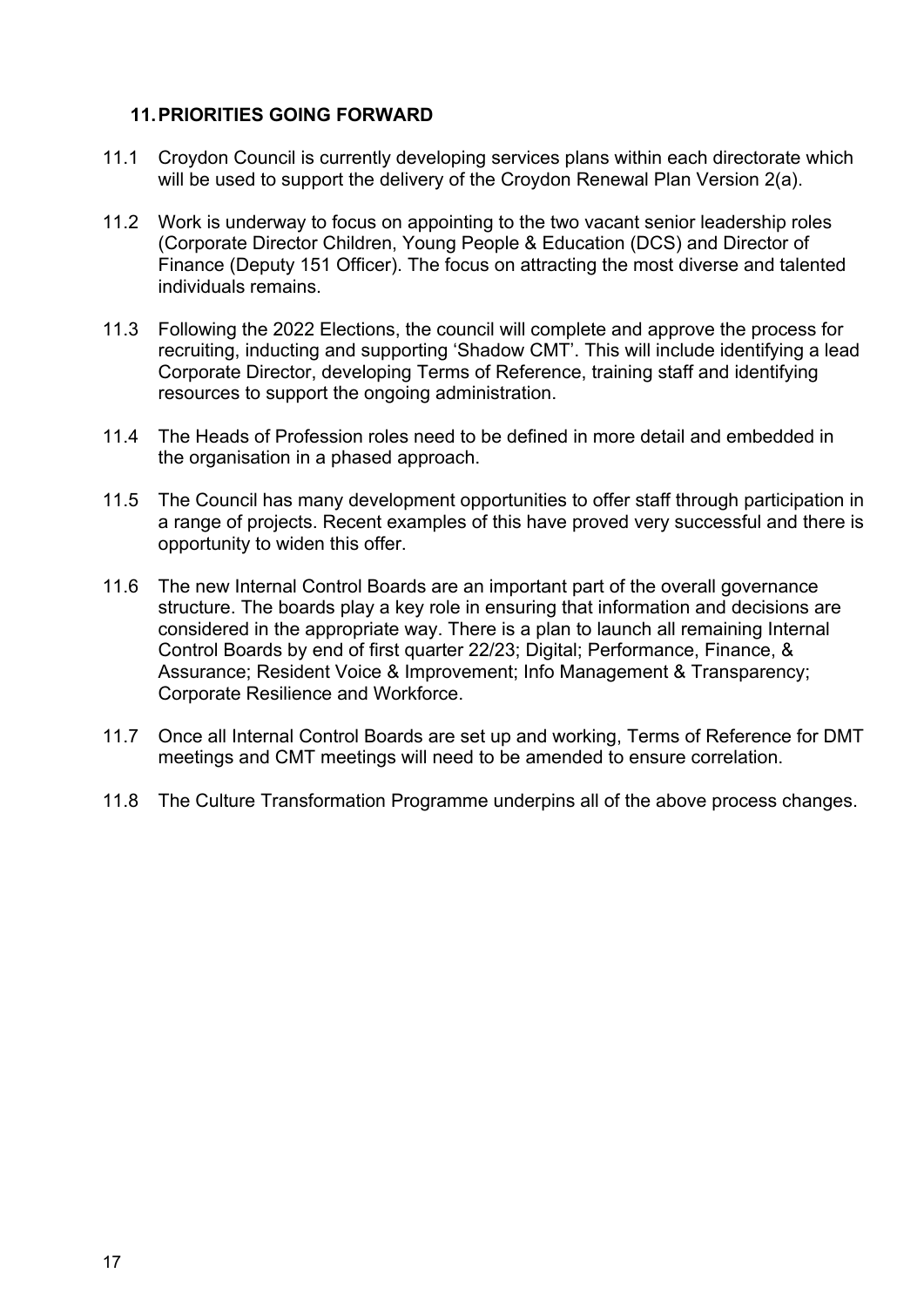### **12.FINANCIAL CONSIDERATIONS**

12.1 The Council has a saved a total of £0.540m within the General Fund Budget as a result of the senior management restructure. All senior management posts are budgeted and contained within the Council's Medium Term Financial Plan.

# **13.LEGAL CONSIDERATIONS**

- 13.1 The Head of Litigation and Corporate Law comments on behalf of the interim Director of Legal Services and Monitoring Officer that under the Local Government Act 1972 section 112 the Council may generally, appoint whatever officers it considers necessary for the proper discharge of its duties. However, there are certain statutory appointments which must be made as set out in the report. In particular there is a requirement to appoint a Head of Paid Service who is responsible for preparing reports on the way the local authority's staff is organised, on the authority's staffing needs and on the co-ordination of the way in which the authority's functions are discharged and a Monitoring Officer to check on the correctness and proprietary of the Council's decisions under the Local Government Act 1989 sections 4 and 5. In addition the Council must secure that one of its officers is responsible for the administration of financial affairs under the Local Government Act 1972 section 151. There are also requirements in legislation for the appointment of a Director of Children's Services and a Director of Adult Social Care which this report complies with.
- 13.2 The Constitution has been updated and approved by Members to capture changes to the staffing structure. Work is underway to update the service Schemes of Delegations to capture the staffing structure changes to comply with the Local Authorities (Standing Orders) (England) Regulations 2001 (as amended).
- 13.3 By section 38 of the Localism Act 2011 the Council is required to produce a Pay Policy each financial year. Approval of the Pay Policy is a matter for full Council and cannot be delegated. The Council's current Pay Policy is 2022/2023 recently approved by Members now sets out details, amongst other things, of the payment of Chief Officers incorporated in this new structure.
- 13.4 The terms of reference of the Appointments Committee (Appointments and Disciplinary Committee from the start of the new municipal year) have, in Part 3 of the Constitution - Responsibility for Functions been updated to provide authority to interview and recommend to full Council the appointment of Corporate Directors, the Chief Executive and other senior officers as defined in the Employment Procedure Rules at Part 4J. Separately, the Staff Employment Procedure Rules sets out procedures to be followed for the appointment of Chief Officers, declarations which must be made by candidates and a notification process to ensure that the Leader (the elected Mayor following the elections in May) and any other Executive Members has no objections to the offer of appointment which must occur before an offer of appointment can be made to him/her.
- 13.5 Approval of salary or severance packages is currently a matter for the Appointments Committee under Part 3 of the Constitution - Responsibility for Functions. From the start of the new municipal year responsibilities are split with salary packages being referred to the new Appointments and Disciplinary Committee and severance packages over the threshold specified in statutory guidance issues by the Secretary of State pursuant to section 40 of the Localism Act 2011 being referred to the General Purposes Committee for approval.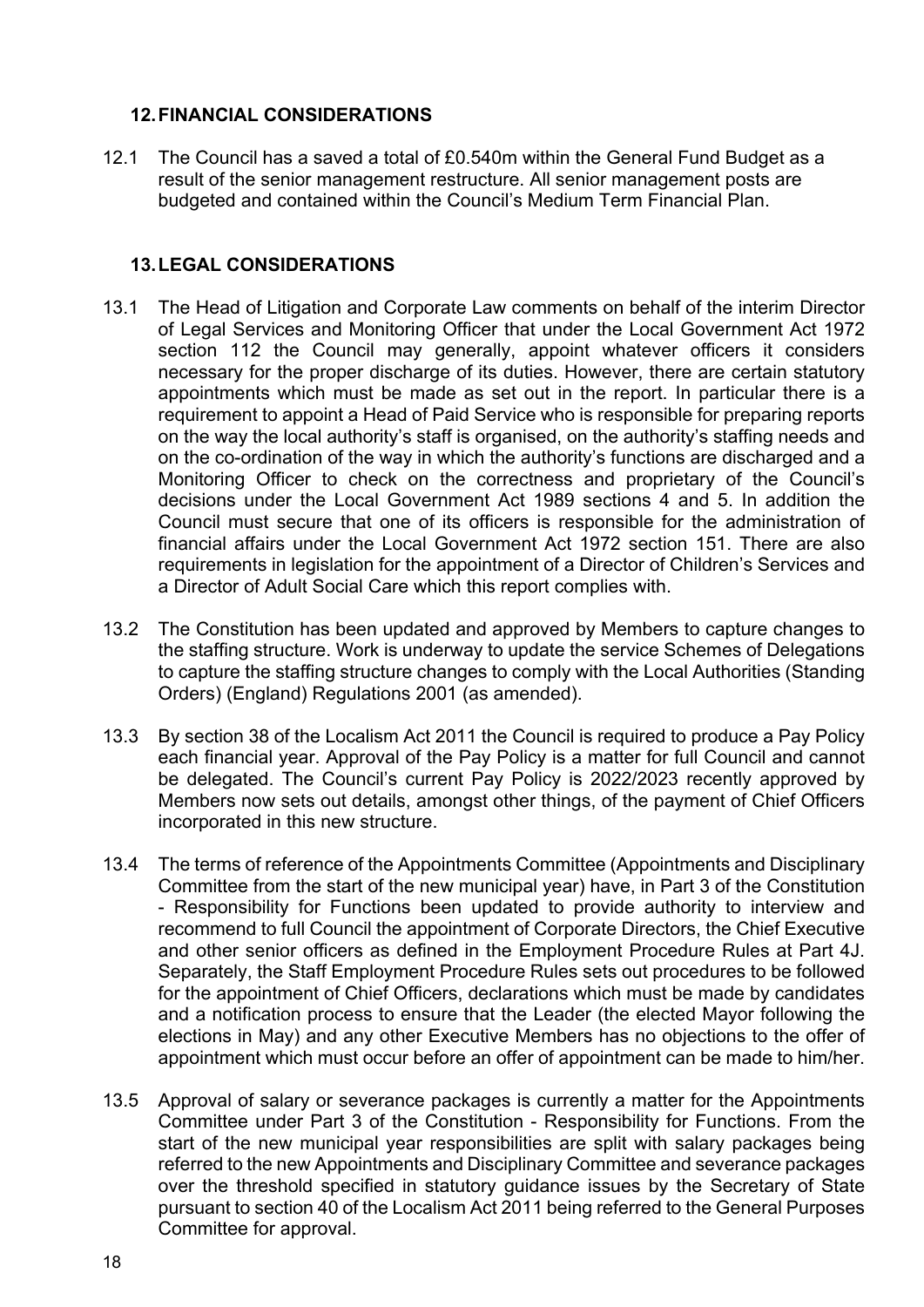- 13.6 The restriction of Public Sector Exit Payments (Revocation) Regulations 2021 has now revoked the Public Sector Exit Payments (Revocation) Regulations 2020 which restricted prescribed public sector bodies such as the Council from making exit payments in excess of £95,000 in connection with a person leaving employment or vacating an office.
- 13.7 To ensure compliance with the Equality Act an Equality Impact Assessment was carried out and will require updating as the restructure progresses.

*Approved by*: Sandra Herbert Head of Litigation and Corporate Law for and on behalf of the Director of Legal Services and Deputy Monitoring Officer.

### **14.HUMAN RESOURCES IMPACT**

14.1 The HR impacts are provided in the main body of the report.

*Approved by*: Dean Shoesmith, Chief People Officer

### **15.EQUALITIES IMPACT**

- 15.1 Under the Public Sector Equality Duty of Equality Act 2010, decision makers must evidence consideration of any potential impacts of proposals on groups who share protected characteristics, before decisions are taken. This includes any decisions relating to how authorities act as employers; how they develop, evaluate and review policies; how they design, deliver, and evaluate services, and how they commission and procure services from others.
- 15.2 Section 149 of the Act requires public bodies to have due regard to the need to:
	- Eliminate unlawful discrimination, harassment, victimisation, and any other conduct prohibited by the Act;
	- Advance equality of opportunity between people who share a protected characteristic and people who do not share it; and
	- Foster good relations between people who share a protected characteristic and people who do not share it.
- 15.3 Protected characteristics defined by law include race and ethnicity, disability, sex, gender reassignment, age, sexual orientation, pregnancy and maternity, and religion or belief and marriage and Civil Partnership. The law now recognises gender identity along with gender reassignment.
- 15.4 Having due regard means there is a requirement to consciously address the three tenets of the Equality Duty within decision-making processes. By law, assessments must contain sufficient information to enable the local authority to show it has paid 'due regard' to the equality duties; and identified methods for mitigating or avoiding adverse impact on people sharing protected characteristics. Where a decision is likely to result in detrimental impact on any group with a protected characteristic it must be justified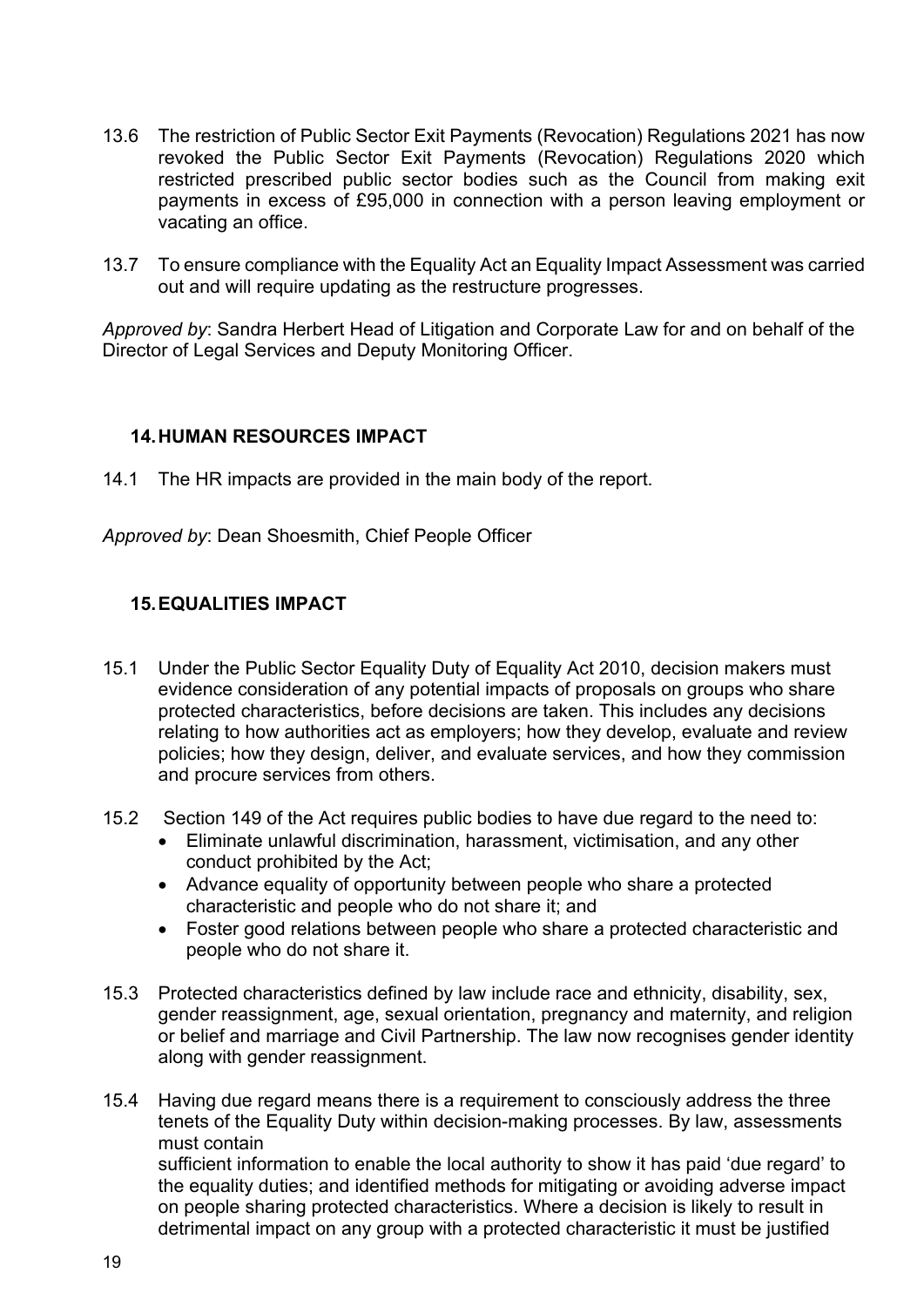objectively.

- 15.5 An overarching equality impact analysis was undertaken as part of the design and consultation phase. This report is to provide the committee with a progress update on the implementation of the new organisational design and reporting structure for the three most senior management tiers. As a result, there are no equality implications arising from this report. It is noted that, as we continue to implement elements of the restructure, we will need to continually review implementation arrangements to ensure we meet obligations under the Equality Act 2010, and that we are actively demonstrating commitment to our values.
- 15.6 The Equalities Impact can also be cross-referenced to the separate report on 'The Senior Leadership Recruitment Campaign 2021/22' and the detailed appendix that provides equalities data.

*Approved by*: Barbara Grant, Programme Manager on Behalf of Denise McCausland, Equality Programme Manager

# **16.DATA PROTECTION IMPLICATIONS**

16.1 WILL THE SUBJECT OF THE REPORT INVOLVE THE PROCESSING OF 'PERSONAL DATA'?

### **NO**

16.2 HAS A DATA PROTECTION IMPACT ASSESSMENT (DPIA) BEEN COMPI FTFD?

### **NO**

16.3 The report will not require any processing of personal data

Approved by: Dean Shoesmith, Chief People Officer

**CONTACT OFFICER:** Katherine Kerswell, Chief Executive [Katherine.kerswell@croydon.gov.uk](mailto:Katherine.kerswell@croydon.gov.uk)

#### **APPENDICES TO THIS REPORT:**

Appendix A- Report to the Appointments Committee on 23 June 2021 Appendix B- Organisational Redesign Transition Plan Appendix C- New reporting structure which became live on 01 November 2021 Appendix D- Housing Improvement Plan Appendix E- ASCH strategy 2021-25 Appendix F- The Children's Continuous Improvement Plan 2021-24